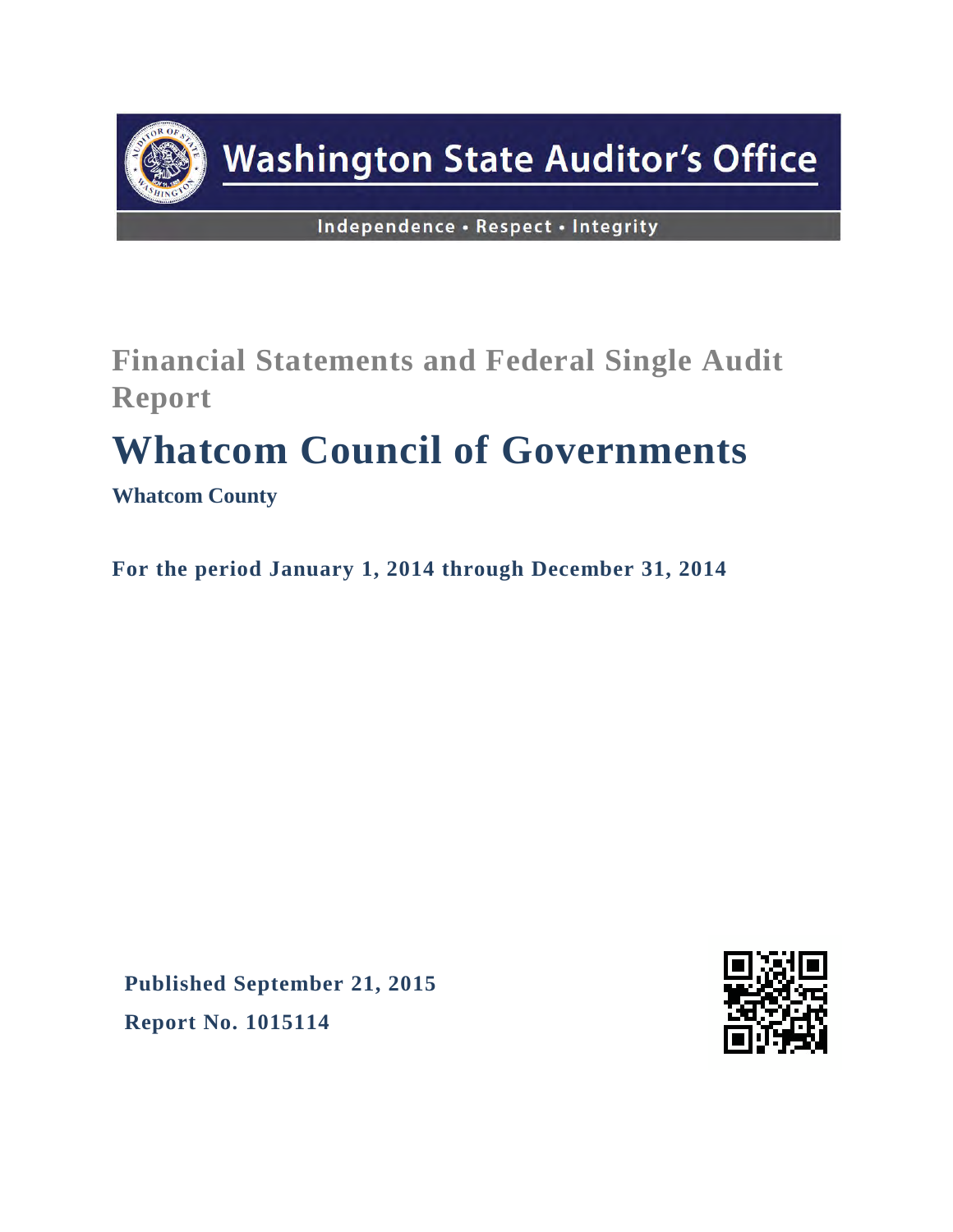

# **Washington State Auditor's Office**

September 21, 2015

Council Whatcom Council of Governments Bellingham, Washington

### **Report on Financial Statements and Federal Single Audit**

Please find attached our report on the Whatcom Council of Governments' financial statements and compliance with federal laws and regulations.

We are issuing this report in order to provide information on the Council's financial condition.

Sincerely,

Jan M Jutte

JAN M. JUTTE, CPA, CGFM ACTING STATE AUDITOR OLYMPIA, WA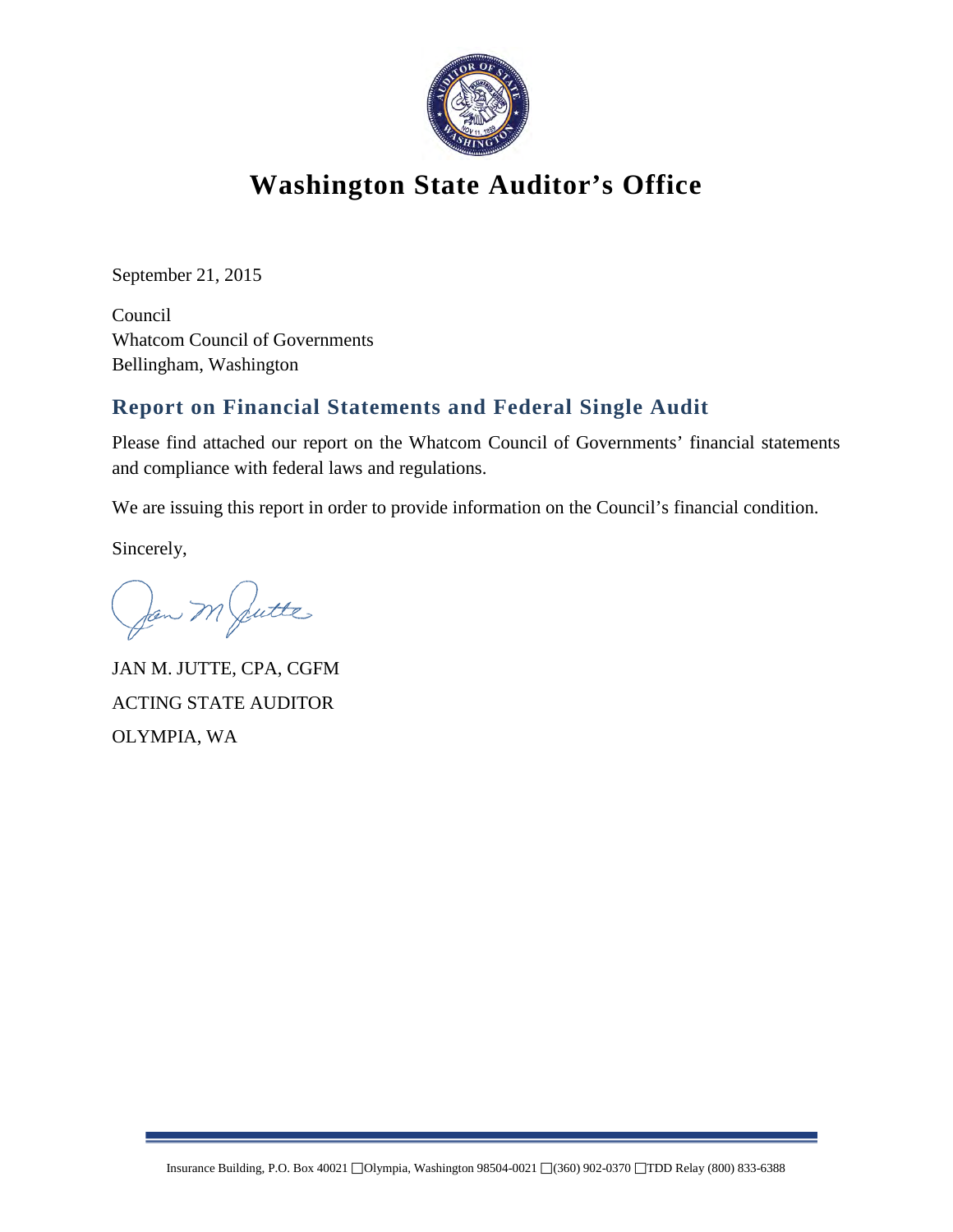## **TABLE OF CONTENTS**

| Independent Auditor's Report On Internal Control Over Financial Reporting And On<br>Compliance And Other Matters Based On An Audit Of Financial Statements Performed In |  |
|-------------------------------------------------------------------------------------------------------------------------------------------------------------------------|--|
| Independent Auditor's Report On Compliance For Each Major Federal Program And On                                                                                        |  |
|                                                                                                                                                                         |  |
|                                                                                                                                                                         |  |
|                                                                                                                                                                         |  |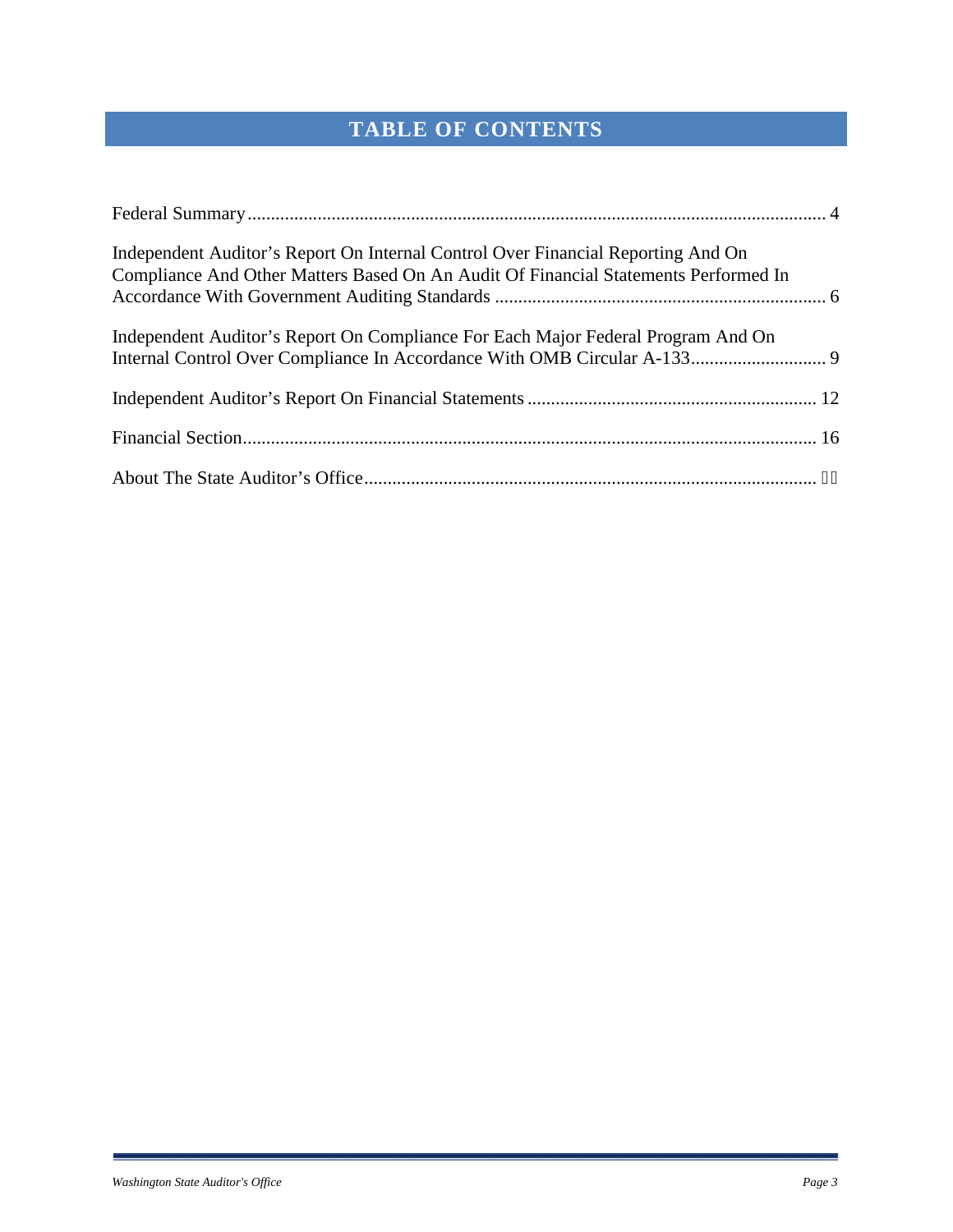### **FEDERAL SUMMARY**

### <span id="page-3-0"></span>**Whatcom Council of Governments Whatcom County January 1, 2014 through December 31, 2014**

The results of our audit of the Whatcom Council of Governments are summarized below in accordance with U.S. Office of Management and Budget Circular A-133.

### **Financial Statements**

An unmodified opinion was issued on the financial statements.

Internal Control Over Financial Reporting:

- *Significant Deficiencies:* We reported no deficiencies in the design or operation of internal control over financial reporting that we consider to be significant deficiencies.
- *Material Weaknesses:* We identified no deficiencies that we consider to be material weaknesses.

We noted no instances of noncompliance that were material to the financial statements of the Council.

### **Federal Awards**

Internal Control Over Major Programs:

- *Significant Deficiencies:* We reported no deficiencies in the design or operation of internal control over major federal programs that we consider to be significant deficiencies.
- *Material Weaknesses:* We identified no deficiencies that we consider to be material weaknesses.

We issued an unmodified opinion on the Council's compliance with requirements applicable to its major federal program.

We reported no findings that are required to be disclosed under section 510(a) of OMB Circular A-133.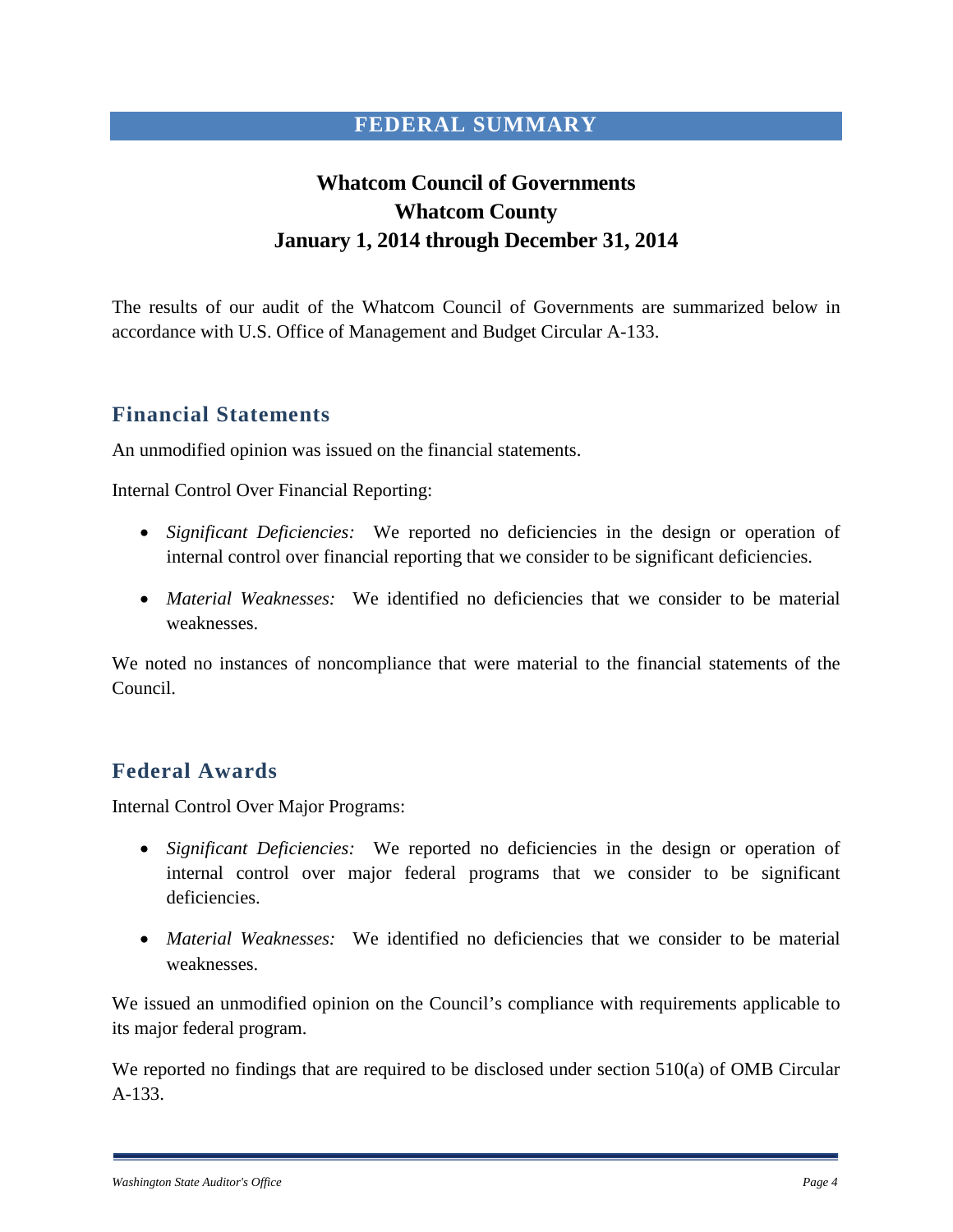### **Identification of Major Programs:**

The following was a major program during the period under audit:

| CFDA No. | Program Title                                                    |
|----------|------------------------------------------------------------------|
| 20.205   | Highway Planning and Construction Cluster - Highway Planning and |
|          | Construction                                                     |

The dollar threshold used to distinguish between Type A and Type B programs, as prescribed by OMB Circular A-133, was \$300,000.

*\_\_\_\_\_\_\_\_\_\_\_\_\_\_\_\_\_\_\_\_\_\_\_\_\_\_\_\_\_\_\_\_\_\_\_\_\_\_\_\_\_\_\_\_\_\_\_\_\_\_\_\_\_\_\_\_\_\_\_\_\_\_\_\_\_\_\_\_\_\_\_\_\_\_\_\_\_\_\_\_\_\_\_\_\_\_\_\_\_\_\_\_\_\_\_\_\_\_\_\_\_\_\_\_\_\_\_\_\_\_\_\_\_\_\_\_* 

The Council qualified as a low-risk auditee under OMB Circular A-133.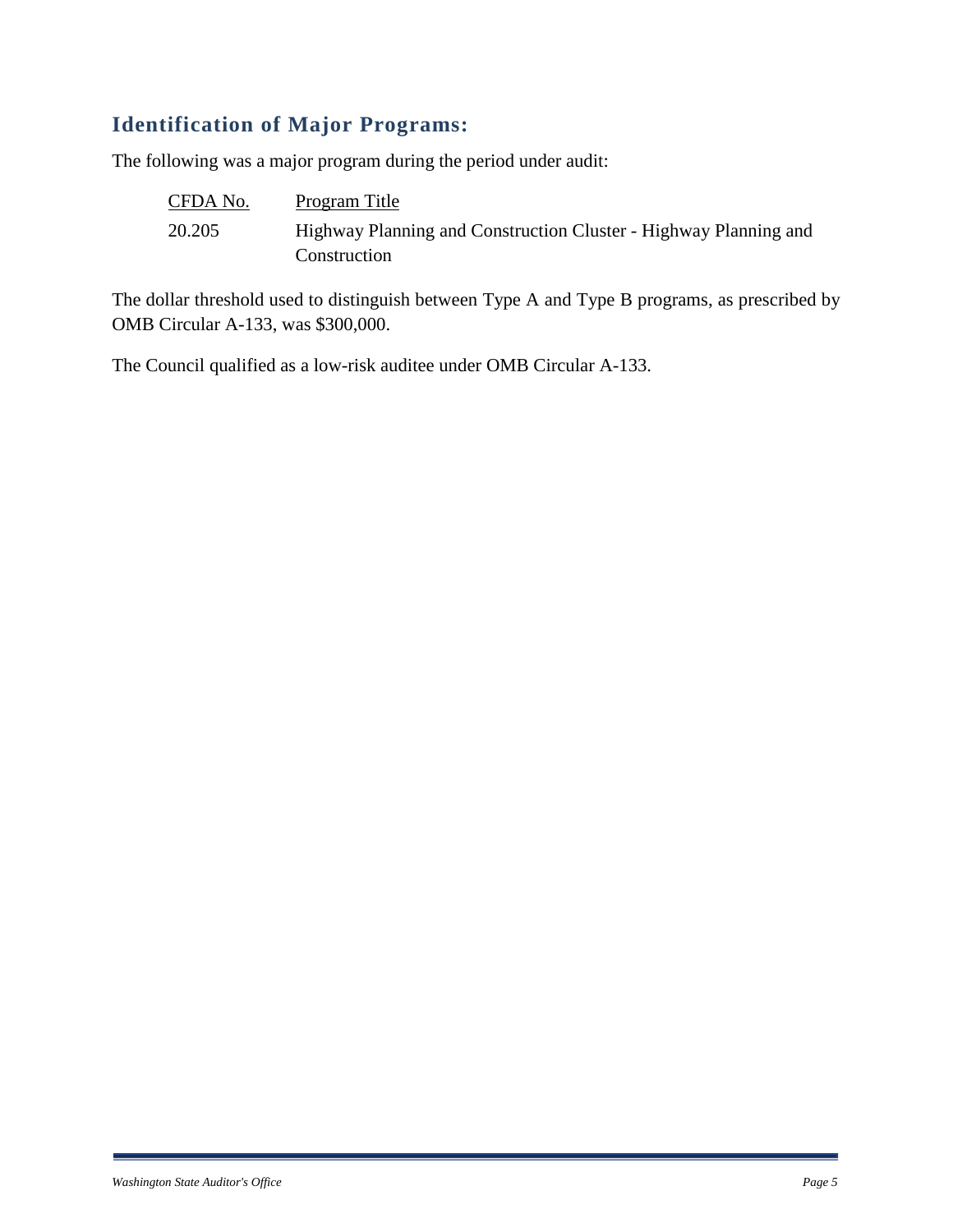### <span id="page-5-0"></span>**INDEPENDENT AUDITOR'S REPORT ON INTERNAL CONTROL OVER FINANCIAL REPORTING AND ON COMPLIANCE AND OTHER MATTERS BASED ON AN AUDIT OF FINANCIAL STATEMENTS PERFORMED IN ACCORDANCE WITH**  *GOVERNMENT AUDITING STANDARDS*

### **Whatcom Council of Governments Whatcom County January 1, 2014 through December 31, 2014**

Council Whatcom Council of Governments Bellingham, Washington

We have audited, in accordance with auditing standards generally accepted in the United States of America and the standards applicable to financial audits contained in *Government Auditing Standards*, issued by the Comptroller General of the United States, the financial statements of the Whatcom Council of Governments, Whatcom County, Washington, as of and for the year ended December 31, 2014, and the related notes to the financial statements, which collectively comprise the Council's financial statements, and have issued our report thereon dated September 11, 2015.

We issued an unmodified opinion on the fair presentation of the Council's financial statements in accordance with its regulatory basis of accounting. We issued an adverse opinion on the fair presentation with regard to accounting principles generally accepted in the United States of America (GAAP) because the financial statements are prepared by the Council using accounting practices prescribed by Washington State statutes and the State Auditor's *Budgeting, Accounting and Reporting System* (BARS) manual described in Note 1, which is a basis of accounting other than GAAP. The effects on the financial statements of the variances between the basis of accounting described in Note 1 and accounting principles generally accepted in the United States of America, although not reasonably determinable, are presumed to be material.

### **INTERNAL CONTROL OVER FINANCIAL REPORTING**

In planning and performing our audit of the financial statements, we considered the Council's internal control over financial reporting (internal control) to determine the audit procedures that are appropriate in the circumstances for the purpose of expressing our opinion on the financial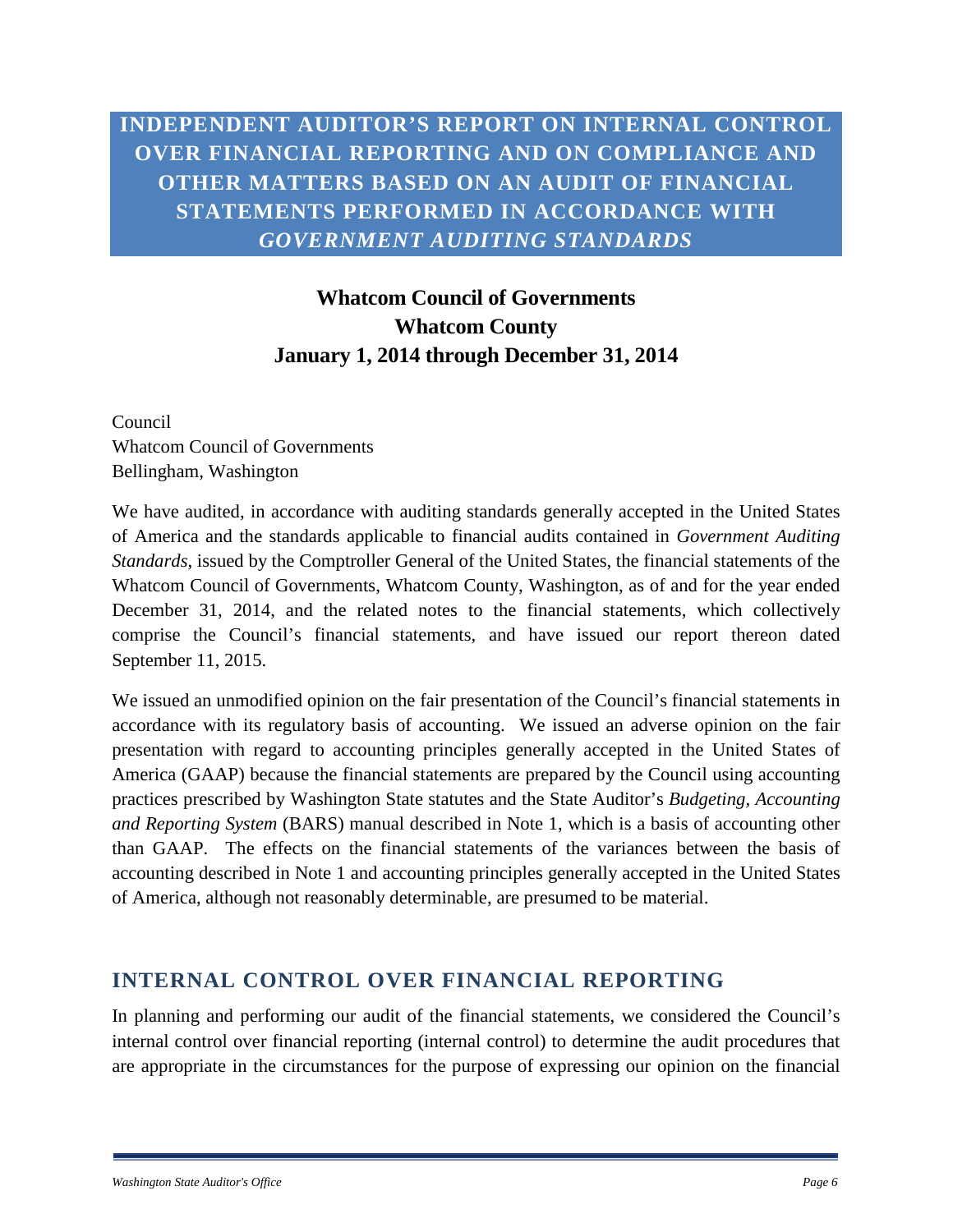statements, but not for the purpose of expressing an opinion on the effectiveness of the Council's internal control. Accordingly, we do not express an opinion on the effectiveness of the Council's internal control.

A *deficiency in internal control* exists when the design or operation of a control does not allow management or employees, in the normal course of performing their assigned functions, to prevent, or detect and correct, misstatements on a timely basis. A *material weakness* is a deficiency, or a combination of deficiencies, in internal control such that there is a reasonable possibility that a material misstatement of the Council's financial statements will not be prevented, or detected and corrected on a timely basis. A *significant deficiency* is a deficiency, or a combination of deficiencies, in internal control that is less severe than a material weakness, yet important enough to merit attention by those charged with governance.

Our consideration of internal control was for the limited purpose described in the first paragraph of this section and was not designed to identify all deficiencies in internal control that might be material weaknesses or significant deficiencies. Given these limitations, during our audit we did not identify any deficiencies in internal control that we consider to be material weaknesses. However, material weaknesses may exist that have not been identified.

### **COMPLIANCE AND OTHER MATTERS**

As part of obtaining reasonable assurance about whether the Council's financial statements are free from material misstatement, we performed tests of the Council's compliance with certain provisions of laws, regulations, contracts and grant agreements, noncompliance with which could have a direct and material effect on the determination of financial statement amounts. However, providing an opinion on compliance with those provisions was not an objective of our audit, and accordingly, we do not express such an opinion.

The results of our tests disclosed no instances of noncompliance or other matters that are required to be reported under *Government Auditing Standards*.

### **PURPOSE OF THIS REPORT**

The purpose of this report is solely to describe the scope of our testing of internal control and compliance and the results of that testing, and not to provide an opinion on the effectiveness of the Council's internal control or on compliance. This report is an integral part of an audit performed in accordance with *Government Auditing Standards* in considering the Council's internal control and compliance. Accordingly, this communication is not suitable for any other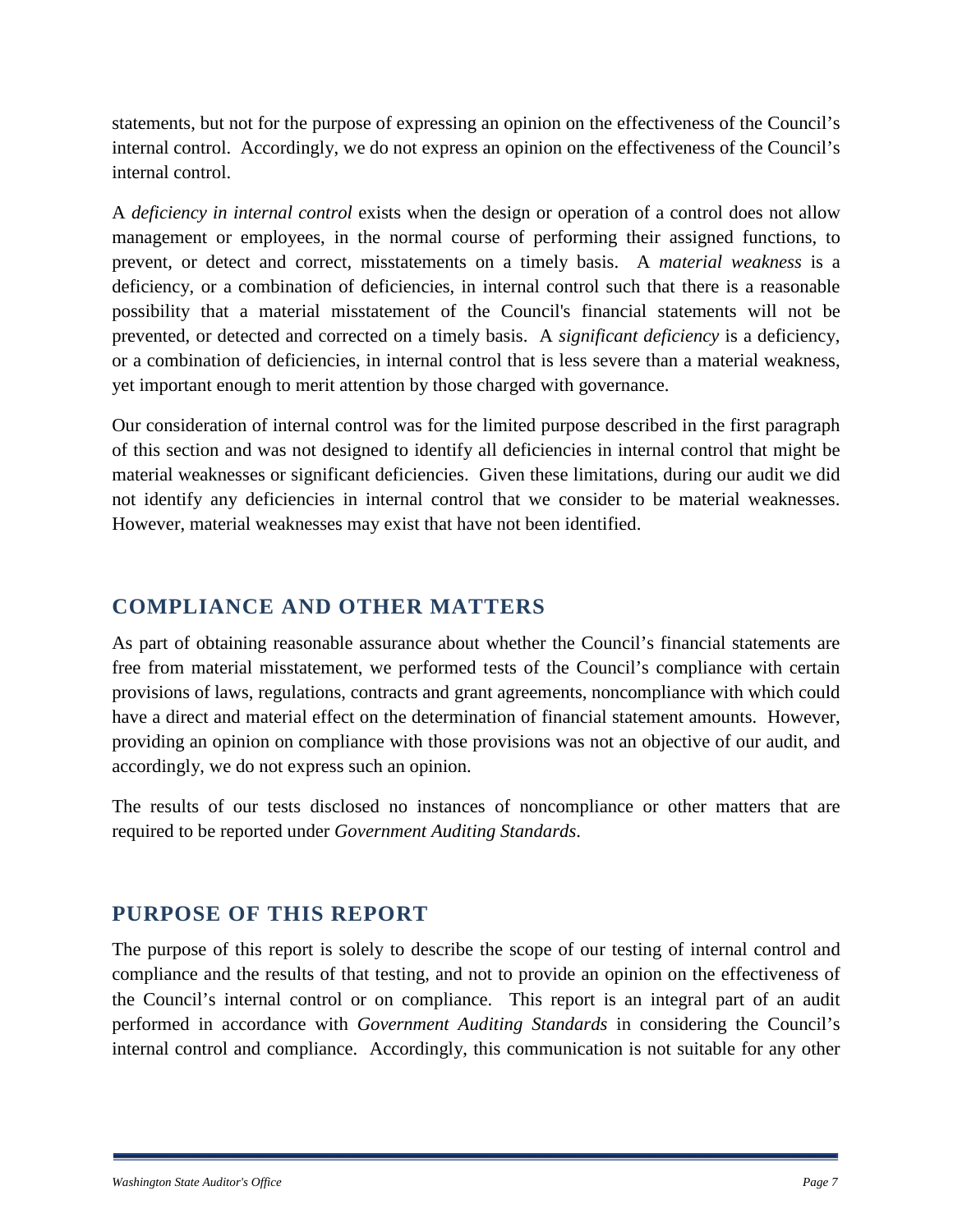purpose. However, this report is a matter of public record and its distribution is not limited. It also serves to disseminate information to the public as a reporting tool to help citizens assess government operations.

*\_\_\_\_\_\_\_\_\_\_\_\_\_\_\_\_\_\_\_\_\_\_\_\_\_\_\_\_\_\_\_\_\_\_\_\_\_\_\_\_\_\_\_\_\_\_\_\_\_\_\_\_\_\_\_\_\_\_\_\_\_\_\_\_\_\_\_\_\_\_\_\_\_\_\_\_\_\_\_\_\_\_\_\_\_\_\_\_\_\_\_\_\_\_\_\_\_\_\_\_\_\_\_\_\_\_\_\_\_\_\_\_\_\_\_\_* 

Jan M Jutte

JAN M. JUTTE, CPA, CGFM ACTING STATE AUDITOR OLYMPIA, WA

September 11, 2015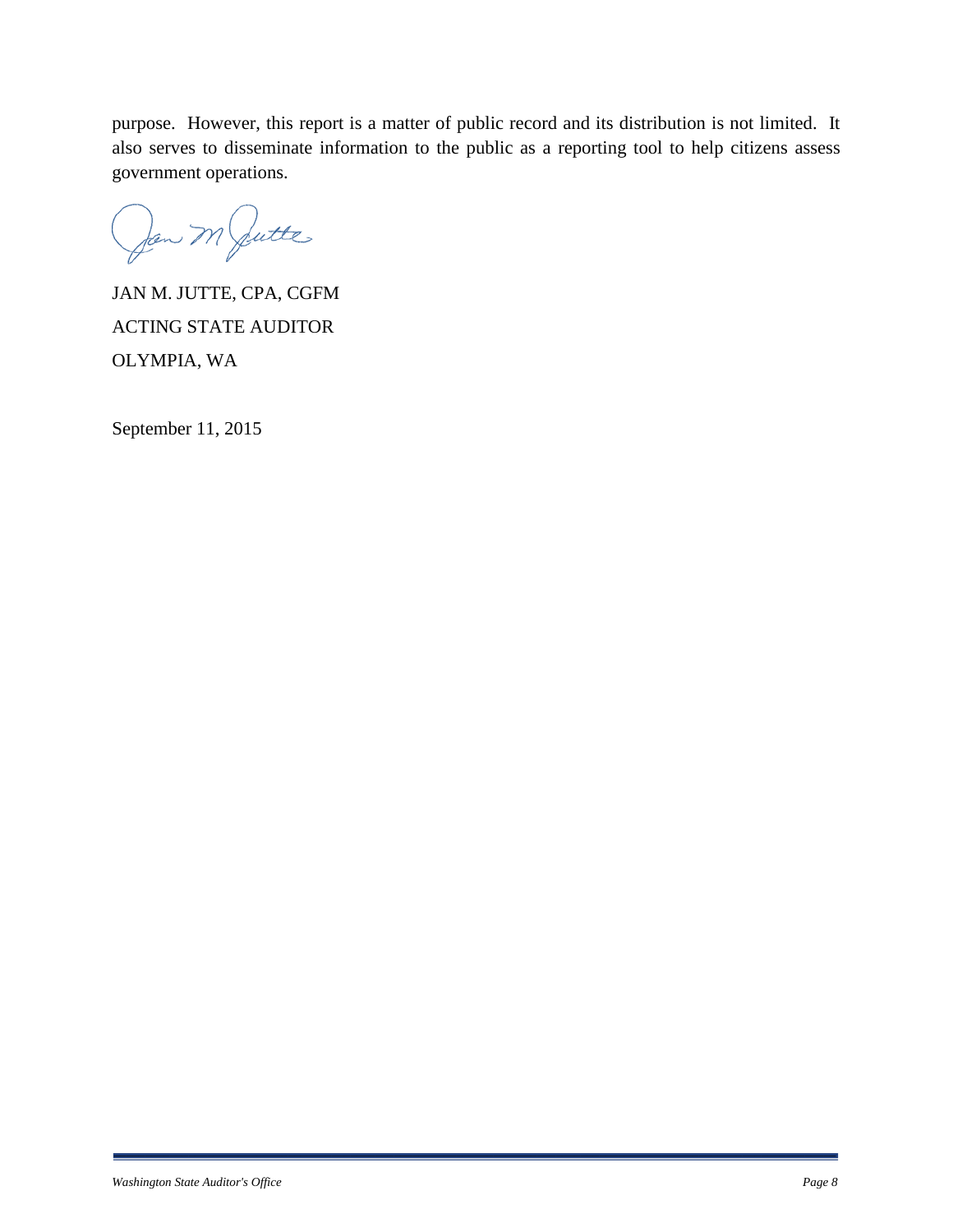### <span id="page-8-0"></span>**INDEPENDENT AUDITOR'S REPORT ON COMPLIANCE FOR EACH MAJOR FEDERAL PROGRAM AND ON INTERNAL CONTROL OVER COMPLIANCE IN ACCORDANCE WITH OMB CIRCULAR A-133**

### **Whatcom Council of Governments Whatcom County January 1, 2014 through December 31, 2014**

Council Whatcom Council of Governments Bellingham, Washington

### **REPORT ON COMPLIANCE FOR EACH MAJOR FEDERAL PROGRAM**

We have audited the compliance of the Whatcom Council of Governments, Whatcom County, Washington, with the types of compliance requirements described in the U.S. *Office of Management and Budget (OMB) Circular A-133 Compliance Supplement* that could have a direct and material effect on each of its major federal programs for the year ended December 31, 2014. The Council's major federal programs are identified in the accompanying Federal Summary.

### **Management's Responsibility**

Management is responsible for compliance with the requirements of laws, regulations, contracts and grants applicable to its federal programs.

### **Auditor's Responsibility**

Our responsibility is to express an opinion on compliance for each of the Council's major federal programs based on our audit of the types of compliance requirements referred to above. We conducted our audit of compliance in accordance with auditing standards generally accepted in the United States of America; the standards applicable to financial audits contained in *Government Auditing Standards*, issued by the Comptroller General of the United States; and OMB Circular A-133, *Audits of States, Local Governments, and Non-Profit Organizations*. Those standards and OMB Circular A-133 require that we plan and perform the audit to obtain reasonable assurance about whether noncompliance with the types of compliance requirements referred to above that could have a direct and material effect on a major federal program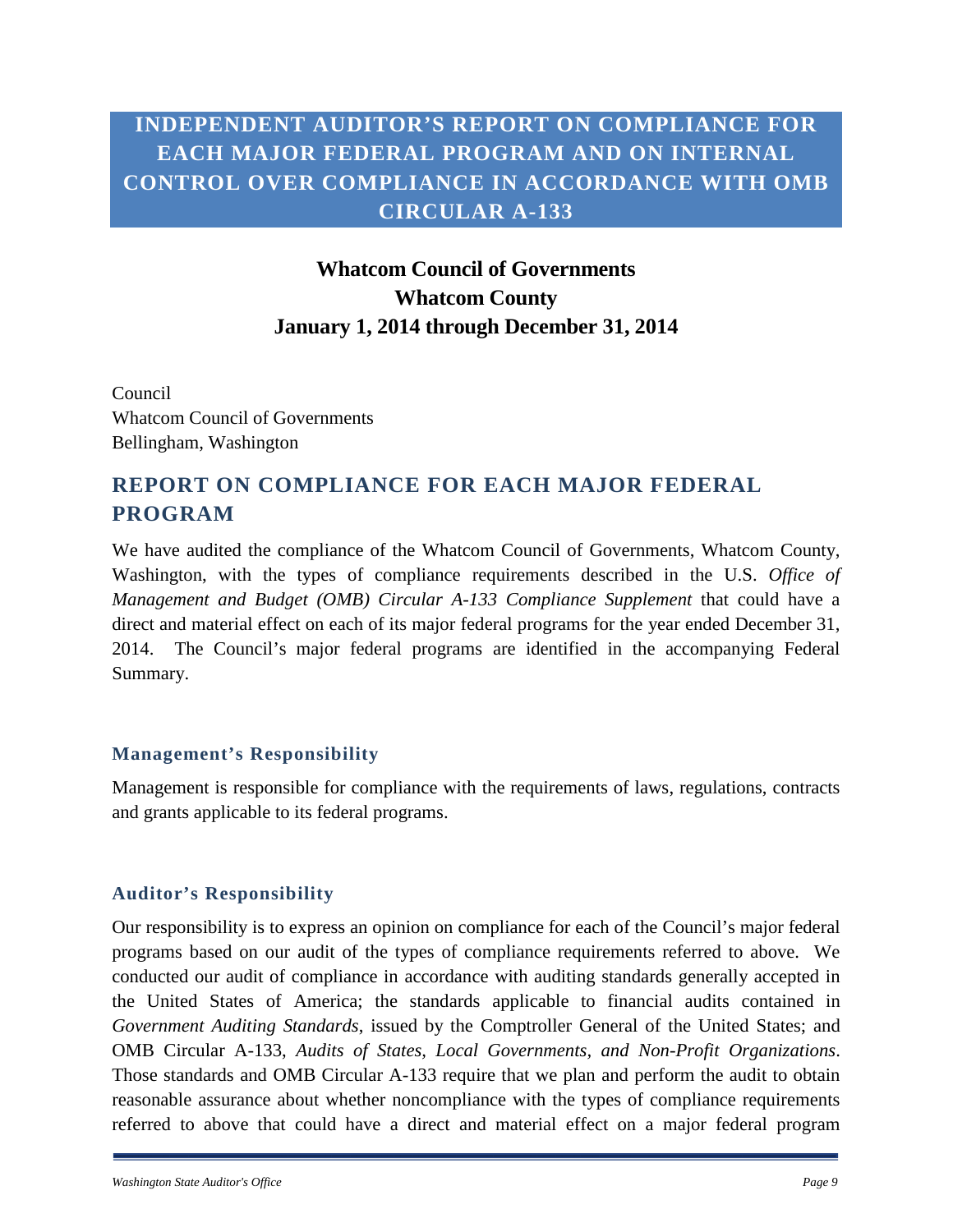occurred. An audit includes examining, on a test basis, evidence about the Council's compliance with those requirements and performing such other procedures as we considered necessary in the circumstances.

We believe that our audit provides a reasonable basis for our opinion on compliance for each major federal program. Our audit does not provide a legal determination on the Council's compliance.

### **Opinion on Each Major Federal Program**

In our opinion, the Council complied, in all material respects, with the types of compliance requirements referred to above that could have a direct and material effect on each of its major federal programs for the year ended December 31, 2014.

### **REPORT ON INTERNAL CONTROL OVER COMPLIANCE**

Management of the Council is responsible for establishing and maintaining effective internal control over compliance with the types of compliance requirements referred to above. In planning and performing our audit of compliance, we considered the Council's internal control over compliance with the types of requirements that could have a direct and material effect on each major federal program in order to determine the auditing procedures that are appropriate in the circumstances for the purpose of expressing an opinion on compliance for each major federal program and to test and report on internal control over compliance in accordance with OMB Circular A-133, but not for the purpose of expressing an opinion on the effectiveness of internal control over compliance. Accordingly, we do not express an opinion on the effectiveness of the Council's internal control over compliance.

A *deficiency in internal control over compliance* exists when the design or operation of a control over compliance does not allow management or employees, in the normal course of performing their assigned functions, to prevent, or detect and correct, noncompliance with a type of compliance requirement of a federal program on a timely basis. A *material weakness in internal control over compliance* is a deficiency, or combination of deficiencies, in internal control over compliance, such that there is a reasonable possibility that material noncompliance with a type of compliance requirement of a federal program will not be prevented, or detected and corrected, on a timely basis. A *significant deficiency in internal control over compliance* is a deficiency, or a combination of deficiencies, in internal control over compliance with a type of compliance requirement of a federal program that is less severe than a material weakness in internal control over compliance, yet important enough to merit attention by those charged with governance.

Our consideration of internal control over compliance was for the limited purpose described in the first paragraph of this section and was not designed to identify all deficiencies in internal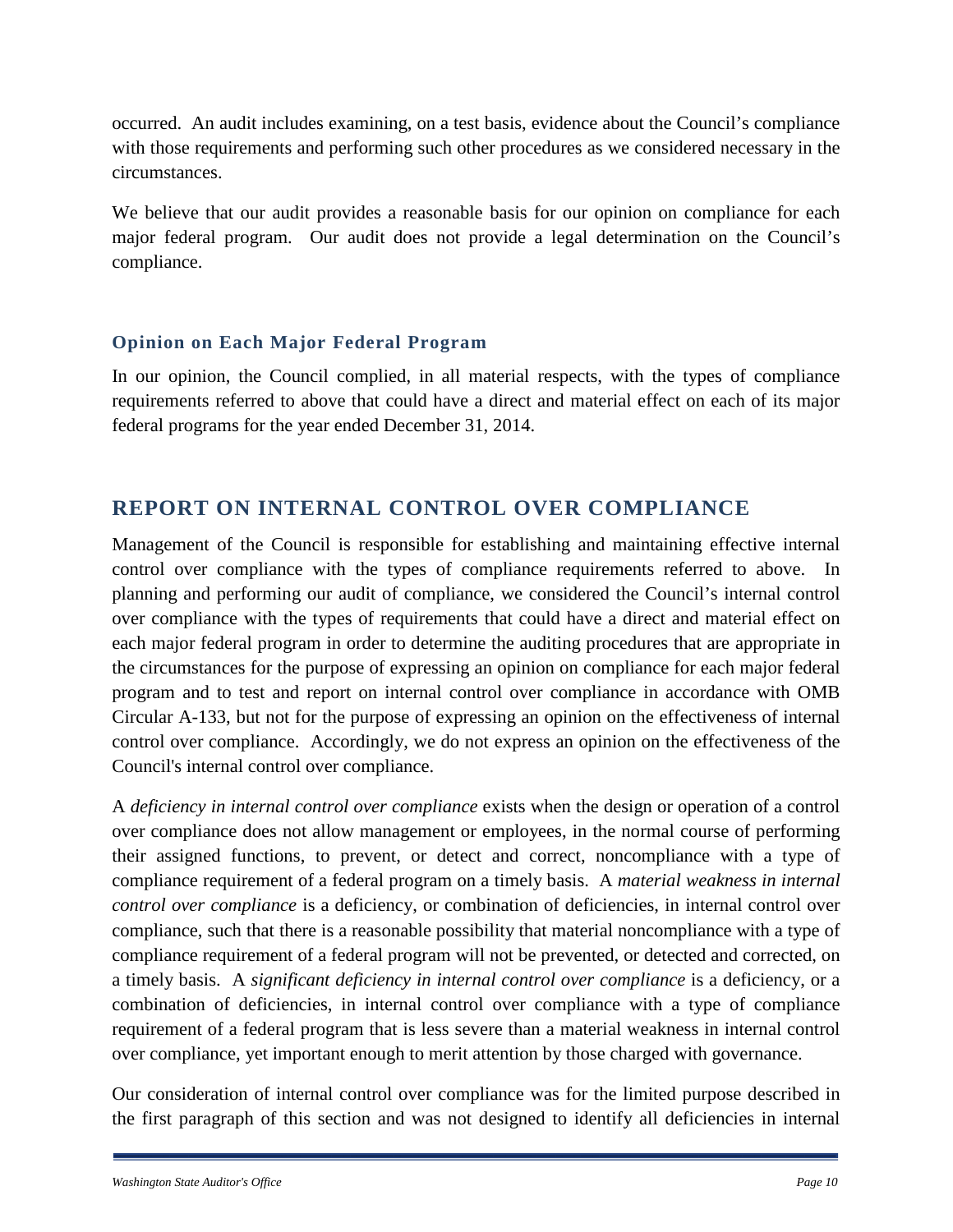control that might be material weaknesses or significant deficiencies. We did not identify any deficiencies in internal control over compliance that we consider to be material weaknesses. However, material weaknesses may exist that have not been identified.

### **PURPOSE OF THIS REPORT**

The purpose of this report on internal control over compliance is solely to describe the scope of our testing of internal control over compliance and the results of that testing based on the requirements of OMB Circular A-133. Accordingly, this report is not suitable for any other purpose. However, this report is a matter of public record and its distribution is not limited. It also serves to disseminate information to the public as a reporting tool to help citizens assess government operations.

*\_\_\_\_\_\_\_\_\_\_\_\_\_\_\_\_\_\_\_\_\_\_\_\_\_\_\_\_\_\_\_\_\_\_\_\_\_\_\_\_\_\_\_\_\_\_\_\_\_\_\_\_\_\_\_\_\_\_\_\_\_\_\_\_\_\_\_\_\_\_\_\_\_\_\_\_\_\_\_\_\_\_\_\_\_\_\_\_\_\_\_\_\_\_\_\_\_\_\_\_\_\_\_\_\_\_\_\_\_\_\_\_\_\_\_\_* 

Jan M Jutte

JAN M. JUTTE, CPA, CGFM ACTING STATE AUDITOR OLYMPIA, WA

September 11, 2015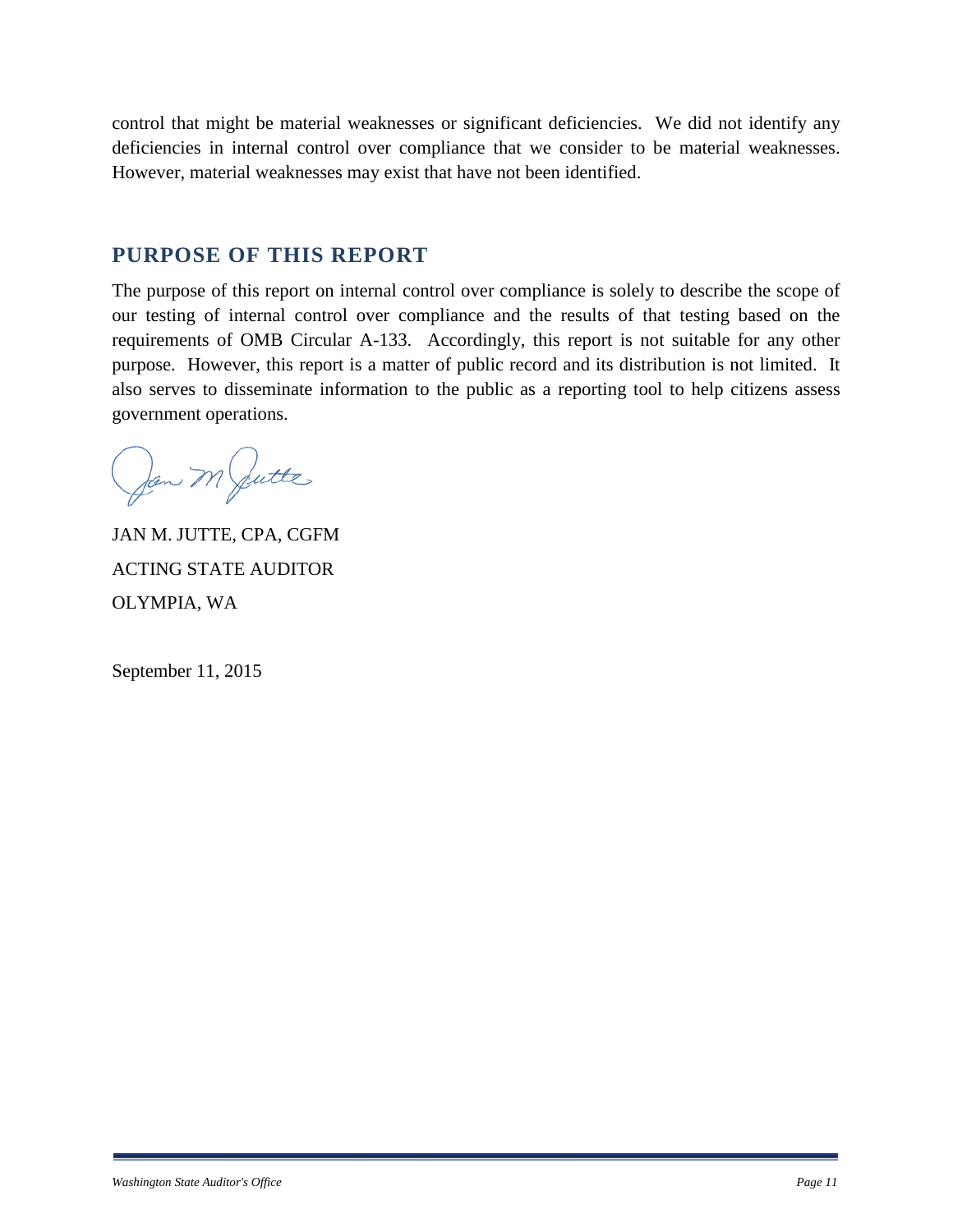### <span id="page-11-0"></span>**INDEPENDENT AUDITOR'S REPORT ON FINANCIAL STATEMENTS**

### **Whatcom Council of Governments Whatcom County January 1, 2014 through December 31, 2014**

Council Whatcom Council of Governments Bellingham, Washington

### **REPORT ON THE FINANCIAL STATEMENTS**

We have audited the accompanying financial statements of the Whatcom Council of Governments, Whatcom County, Washington, for the year ended December 31, 2014, and the related notes to the financial statements, which collectively comprise the Council's financial statements, as listed on page 16.

### **Management's Responsibility for the Financial Statements**

Management is responsible for the preparation and fair presentation of these financial statements in accordance with the financial reporting provisions of Washington State statutes and the *Budgeting, Accounting and Reporting System* (BARS) manual prescribed by the State Auditor described in Note 1. This includes determining that the basis of accounting is acceptable for the presentation of the financial statements in the circumstances. Management is also responsible for the design, implementation and maintenance of internal control relevant to the preparation and fair presentation of financial statements that are free from material misstatement, whether due to fraud or error.

### **Auditor's Responsibility**

Our responsibility is to express an opinion on these financial statements based on our audit. We conducted our audit in accordance with auditing standards generally accepted in the United States of America and the standards applicable to financial audits contained in *Government Auditing Standards*, issued by the Comptroller General of the United States. Those standards require that we plan and perform the audit to obtain reasonable assurance about whether the financial statements are free from material misstatement.

An audit involves performing procedures to obtain audit evidence about the amounts and disclosures in the financial statements. The procedures selected depend on the auditor's judgment, including the assessment of the risks of material misstatement of the financial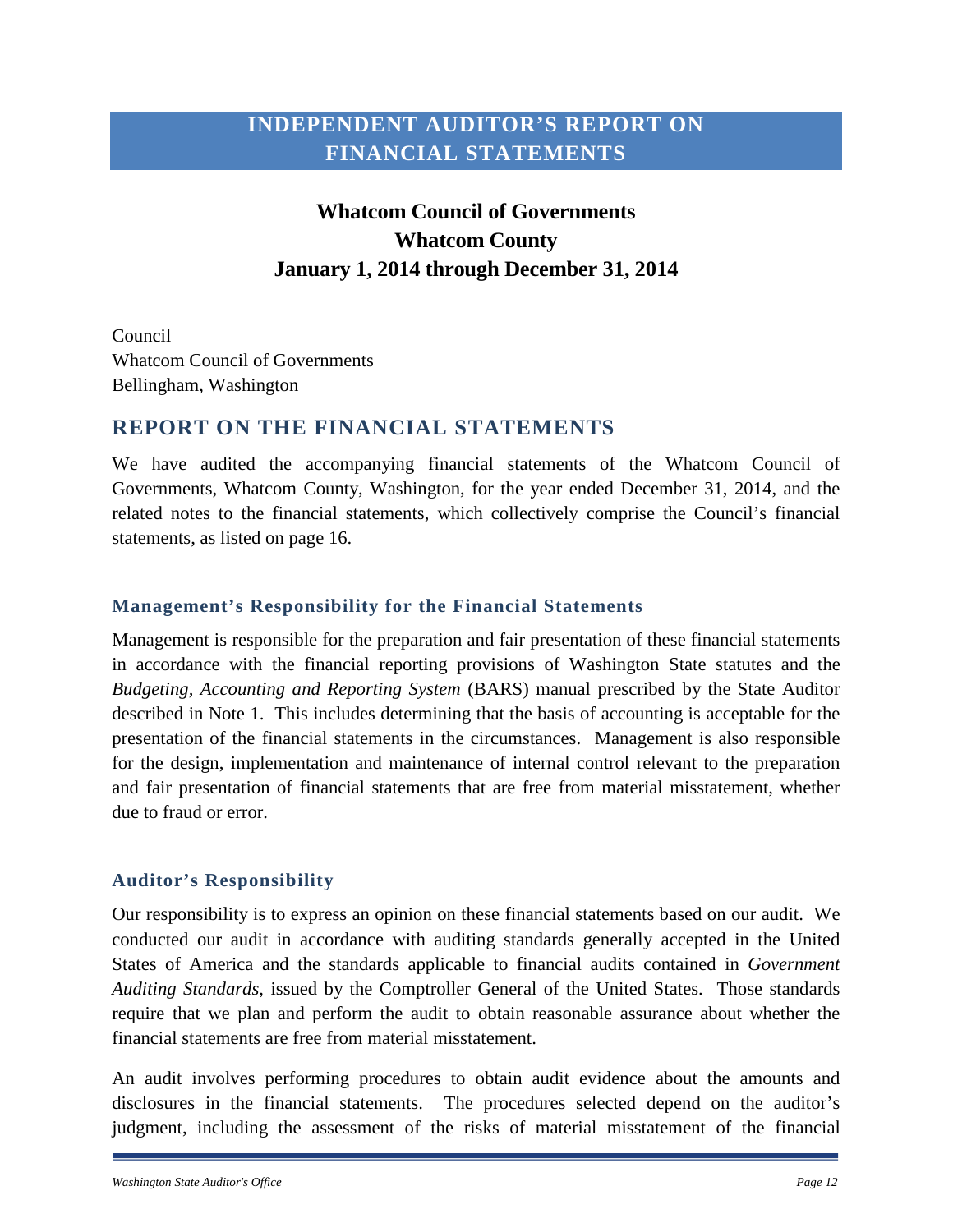statements, whether due to fraud or error. In making those risk assessments, the auditor considers internal control relevant to the Council's preparation and fair presentation of the financial statements in order to design audit procedures that are appropriate in the circumstances, but not for the purpose of expressing an opinion on the effectiveness of the Council's internal control. Accordingly, we express no such opinion. An audit also includes evaluating the appropriateness of accounting policies used and the reasonableness of significant accounting estimates made by management, as well as evaluating the overall presentation of the financial statements.

We believe that the audit evidence we have obtained is sufficient and appropriate to provide a basis for our audit opinions.

### **Unmodified Opinion on Regulatory Basis of Accounting (BARS Manual)**

As described in Note 1, the Whatcom Council of Governments has prepared these financial statements to meet the financial reporting requirements of Washington State statutes using accounting practices prescribed by the State Auditor's *Budgeting, Accounting and Reporting System* (BARS) manual. Those accounting practices differ from accounting principles generally accepted in the United States of America (GAAP). The differences in these accounting practices are also described in Note 1.

In our opinion, the financial statements referred to above present fairly, in all material respects, the financial position and results of operations of the Whatcom Council of Governments, for the year ended December 31, 2014, on the basis of accounting described in Note 1.

### **Basis for Adverse Opinion on U.S. GAAP**

Auditing standards issued by the American Institute of Certified Public Accountants (AICPA) require auditors to formally acknowledge when governments do not prepare their financial statements, intended for general use, in accordance with GAAP. The effects on the financial statements of the variances between GAAP and the accounting practices the Council used, as described in Note 1, although not reasonably determinable, are presumed to be material. As a result, we are required to issue an adverse opinion on whether the financial statements are presented fairly, in all material respects, in accordance with GAAP.

### **Adverse Opinion on U.S. GAAP**

The financial statements referred to above were not intended to, and in our opinion they do not, present fairly, in accordance with accounting principles generally accepted in the United States of America, the financial position of the Whatcom Council of Governments, as of December 31,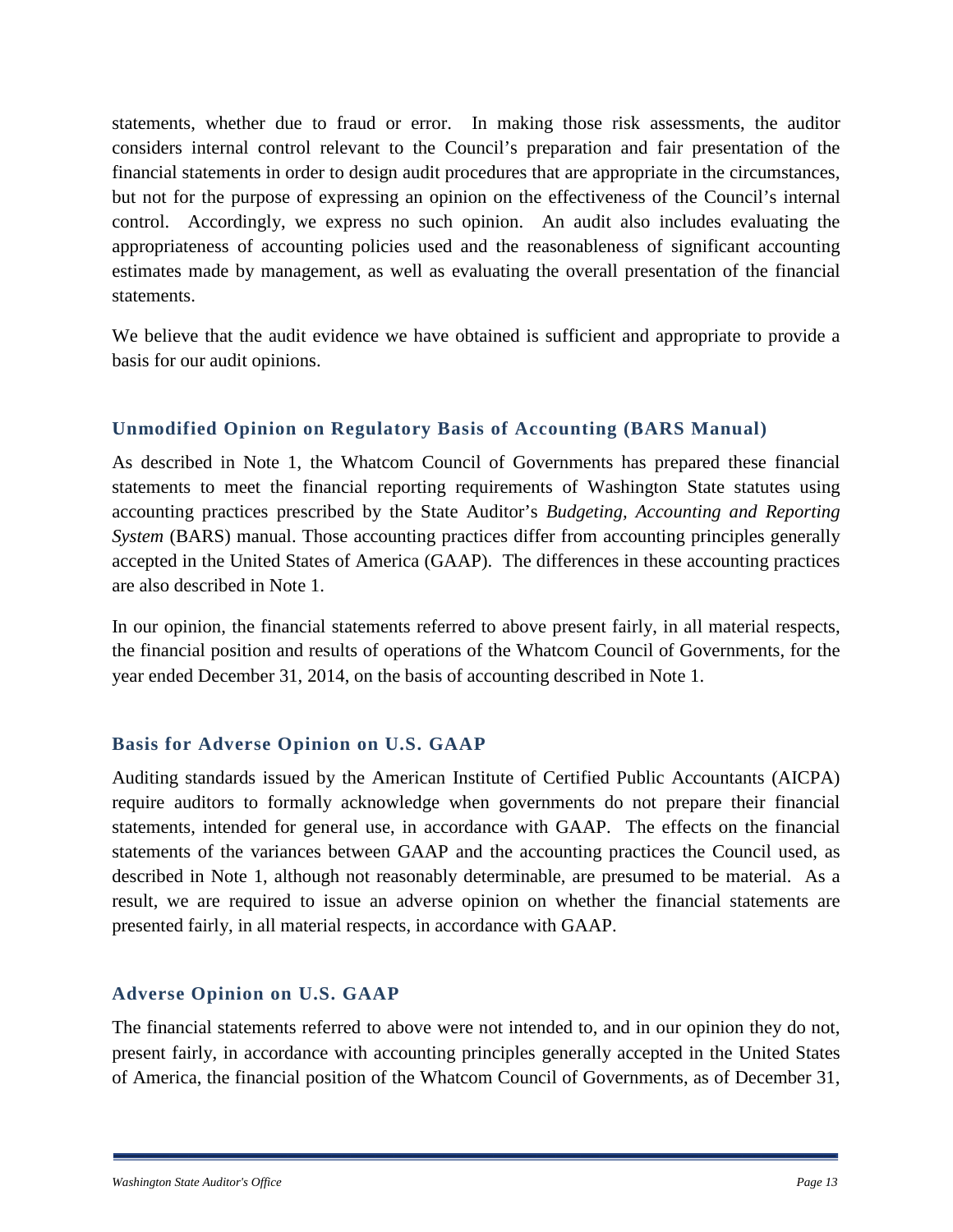2014, or the changes in financial position or cash flows for the year then ended, due to the significance of the matter discussed in the above "Basis for Adverse Opinion on U.S. GAAP" paragraph.

#### **Other Matters**

#### *Supplementary and Other Information*

Our audit was performed for the purpose of forming an opinion on the financial statements taken as a whole. The accompanying Schedule of Expenditures of Federal Awards is presented for purposes of additional analysis as required by U.S. Office of Management and Budget Circular A-133, *Audits of States, Local Governments, and Non-Profit Organizations*. The accompanying Schedule of Liabilities is also presented for purposes of additional analysis, as required by the prescribed BARS manual. These schedules are not a required part of the financial statements. Such information is the responsibility of management and was derived from and relates directly to the underlying accounting and other records used to prepare the financial statements. The information has been subjected to the auditing procedures applied in the audit of the financial statements and certain additional procedures, including comparing and reconciling such information directly to the underlying accounting and other records used to prepare the financial statements or to the financial statements themselves, and other additional procedures in accordance with auditing standards generally accepted in the United States of America. In our opinion, the information is fairly stated, in all material respects, in relation to the financial statements taken as a whole.

### **OTHER REPORTING REQUIRED BY GOVERNMENT AUDITING STANDARDS**

In accordance with *Government Auditing Standards*, we have also issued our report dated September 11, 2015 on our consideration of the Council's internal control over financial reporting and on our tests of its compliance with certain provisions of laws, regulations, contracts and grant agreements and other matters. The purpose of that report is to describe the scope of our testing of internal control over financial reporting and compliance and the results of that testing, and not to provide an opinion on internal control over financial reporting or on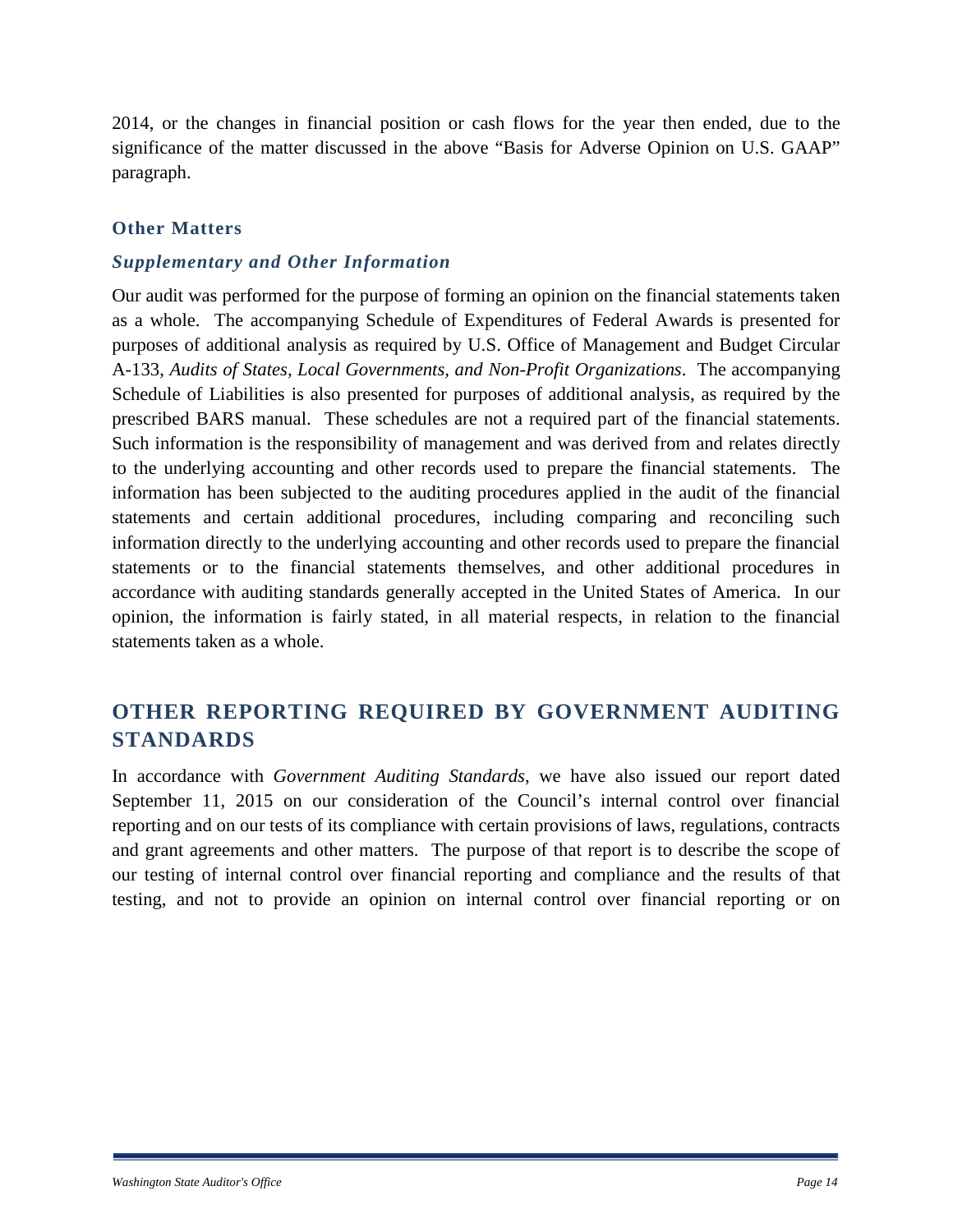compliance. That report is an integral part of an audit performed in accordance with *Government Auditing Standards* in considering the Council's internal control over financial reporting and compliance.

*\_\_\_\_\_\_\_\_\_\_\_\_\_\_\_\_\_\_\_\_\_\_\_\_\_\_\_\_\_\_\_\_\_\_\_\_\_\_\_\_\_\_\_\_\_\_\_\_\_\_\_\_\_\_\_\_\_\_\_\_\_\_\_\_\_\_\_\_\_\_\_\_\_\_\_\_\_\_\_\_\_\_\_\_\_\_\_\_\_\_\_\_\_\_\_\_\_\_\_\_\_\_\_\_\_\_\_\_\_\_\_\_\_\_\_\_* 

Jan M Jutte

JAN M. JUTTE, CPA, CGFM ACTING STATE AUDITOR OLYMPIA, WA

September 11, 2015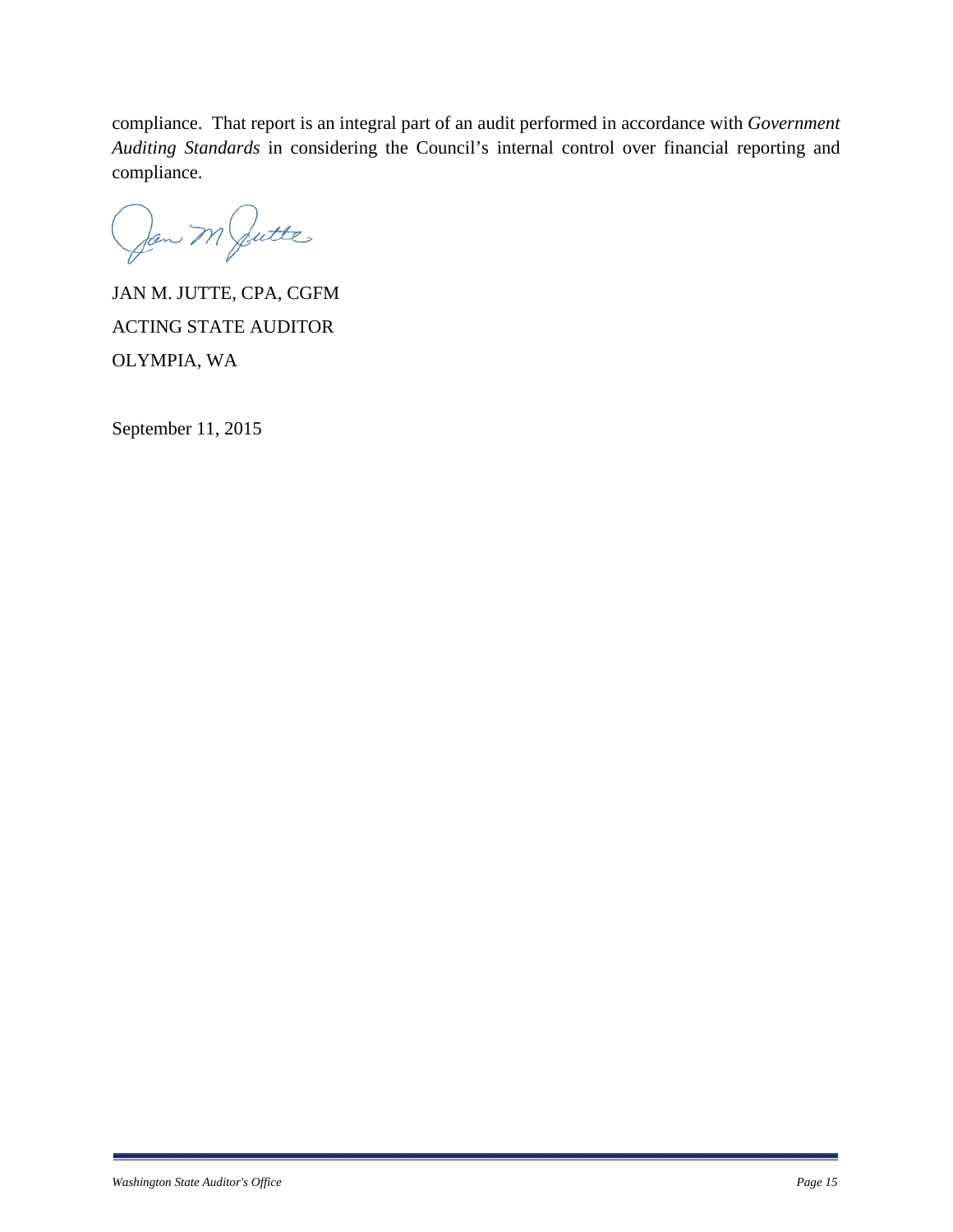### **FINANCIAL SECTION**

### <span id="page-15-0"></span>**Whatcom Council of Governments Whatcom County January 1, 2014 through December 31, 2014**

*\_\_\_\_\_\_\_\_\_\_\_\_\_\_\_\_\_\_\_\_\_\_\_\_\_\_\_\_\_\_\_\_\_\_\_\_\_\_\_\_\_\_\_\_\_\_\_\_\_\_\_\_\_\_\_\_\_\_\_\_\_\_\_\_\_\_\_\_\_\_\_\_\_\_\_\_\_\_\_\_\_\_\_\_\_\_\_\_\_\_\_\_\_\_\_\_\_\_\_\_\_\_\_\_\_\_\_\_\_\_\_\_\_\_\_\_* 

### **FINANCIAL STATEMENTS**

Fund Resources and Uses arising from Cash Transactions - 2014 Notes to the Financial Statements - 2014

### **SUPPLEMENTARY AND OTHER INFORMATION**

 Schedule of Liabilities – 2014 Schedule of Expenditures of Federal Awards – 2014 Notes to the Schedule of Expenditures of Federal Awards – 2014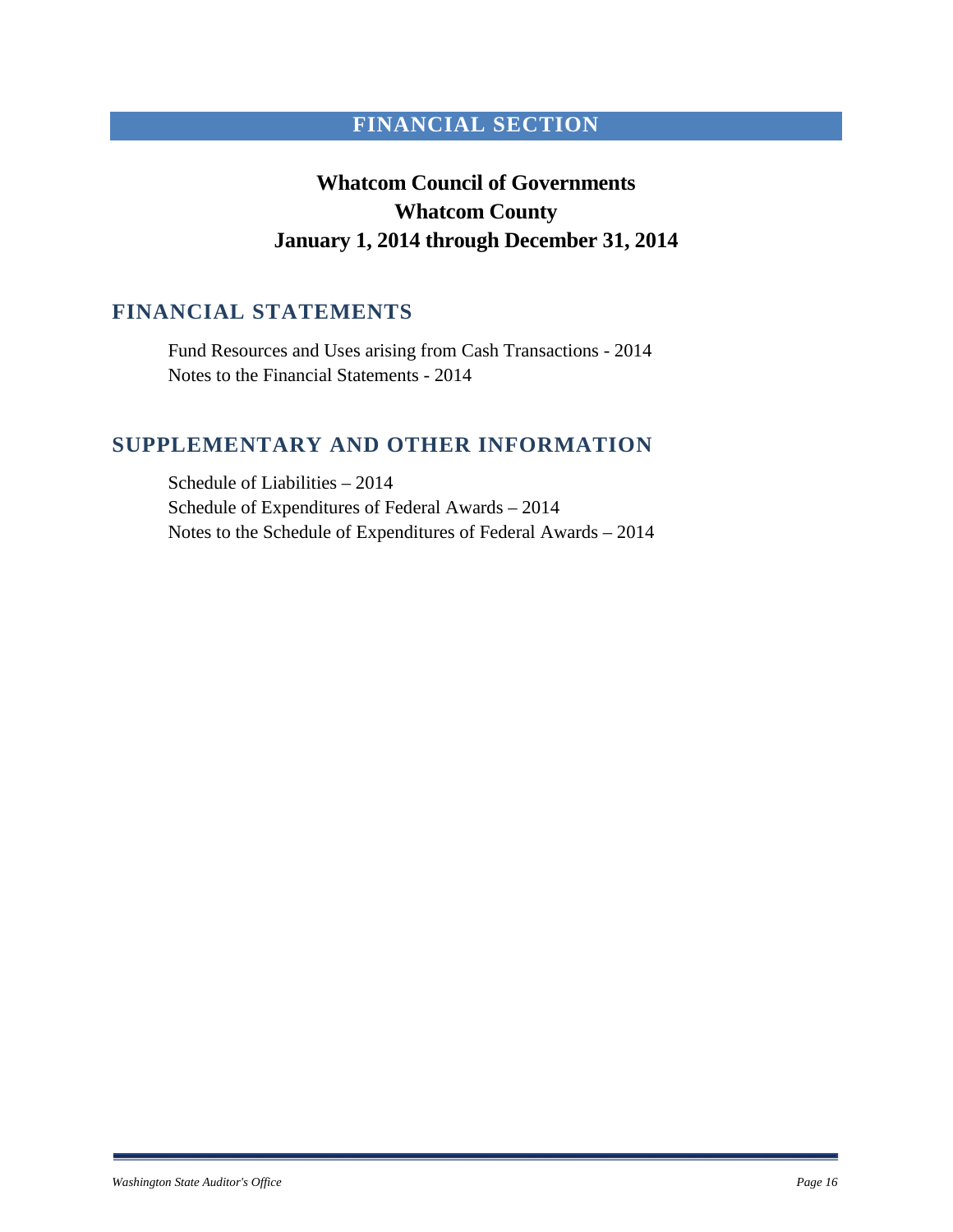#### **Whatcom Council of Governments Fund Resources and Uses Arising from Cash Transactions For the Year Ended December 31, 2014**

|                                           |                                                  | 001 General |
|-------------------------------------------|--------------------------------------------------|-------------|
| <b>Beginning Cash and Investments</b>     |                                                  |             |
| 30810                                     | Reserved                                         | 13,847      |
| 30880                                     | Unreserved                                       | 80,615      |
| 388 & 588                                 | Prior Period Adjustments, Net                    |             |
| <b>Operating Revenues</b>                 |                                                  |             |
| 330                                       | Intergovernmental Revenues                       | 1,449,973   |
| 340                                       | <b>Charges for Goods and Services</b>            |             |
| 350                                       | <b>Fines and Penalties</b>                       |             |
| 360                                       | Miscellaneous Revenues                           | 260,752     |
| <b>Total Operating Revenues:</b>          |                                                  | 1,710,725   |
| <b>Operating Expenditures</b>             |                                                  |             |
| 540                                       | Transportation                                   |             |
| 550                                       | Natural and Economic                             | 1,941,200   |
|                                           | Environment                                      |             |
| <b>Total Operating Expenditures:</b>      |                                                  | 1,941,200   |
| <b>Net Operating Increase (Decrease):</b> |                                                  | (230, 475)  |
| <b>Nonoperating Revenues</b>              |                                                  |             |
| 370-380, 395 & 398                        | <b>Other Financing Sources</b>                   | 366,127     |
| 391-393                                   | Debt Proceeds                                    |             |
| 397                                       | Transfers-In                                     |             |
| <b>Total Nonoperating Revenues:</b>       |                                                  | 366,127     |
| <b>Nonoperating Expenditures</b>          |                                                  |             |
| 580, 596 & 599                            | <b>Other Financing Uses</b>                      |             |
| 591-593                                   | <b>Debt Service</b>                              |             |
| 594-595<br><b>Capital Expenditures</b>    |                                                  |             |
| Transfers-Out<br>597                      |                                                  |             |
| <b>Total Nonoperating Expenditures:</b>   |                                                  |             |
|                                           | Net Increase (Decrease) in Cash and Investments: | 135,652     |
| <b>Ending Cash and Investments</b>        |                                                  |             |
| 50810                                     | Reserved                                         | 62,097      |
| 50880                                     | Unreserved                                       | 168,017     |

*The accompanying notes are an integral part of this statement.*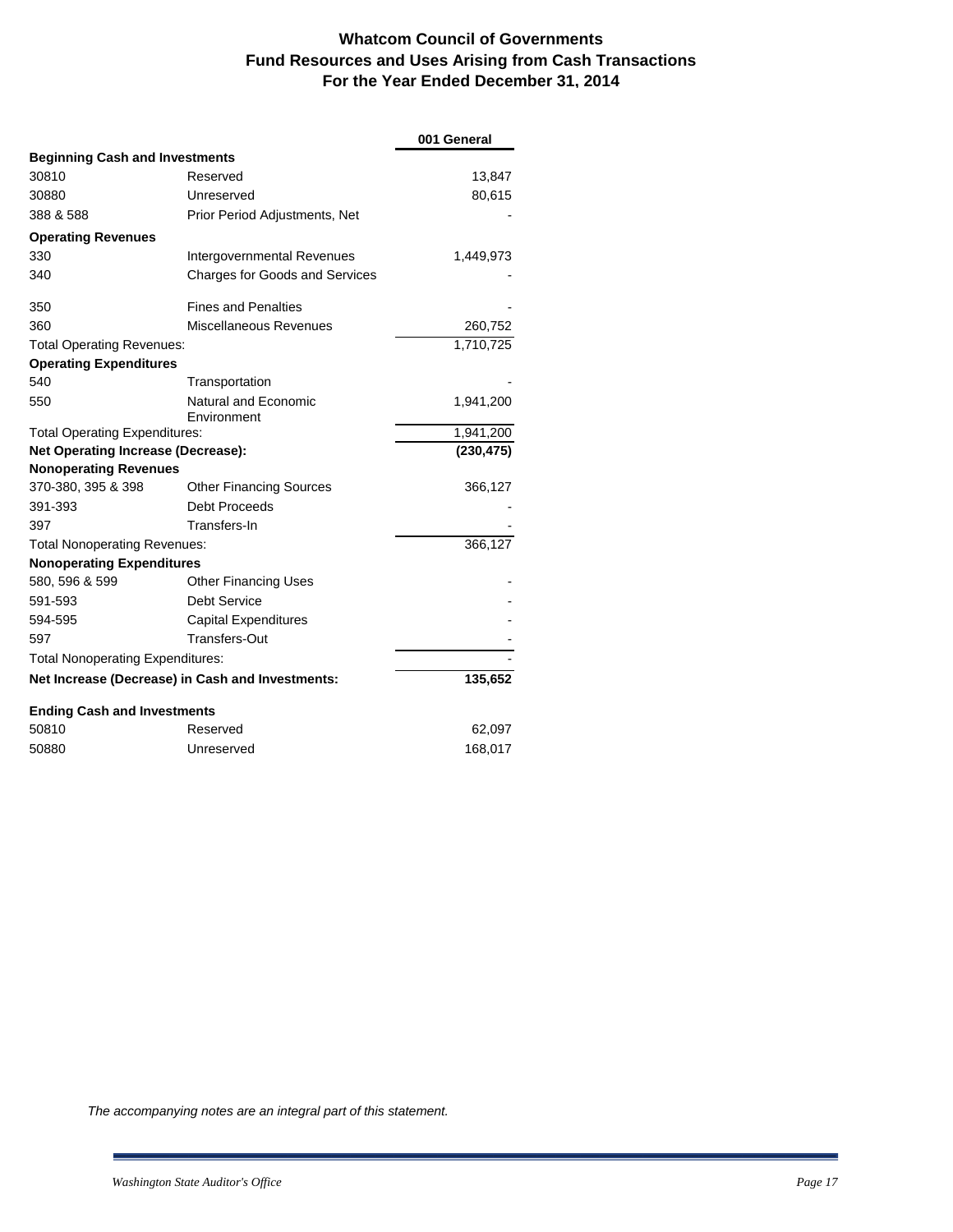#### **WHATCOM COUNCIL OF GOVENMENTS Notes to Financial Statements For the Year Ended December 31, 2014**

#### **Note 1 - Summary of Significant Accounting Policies**

The Whatcom Council of Governments was formed on February 23, 1966, and operates under the laws of the state of Washington applicable to a regional planning agency (RCW 36.64.080). The Whatcom Council of Governments is a special purpose government which provides a mutual forum to identify, discuss, study, and bring into focus regional challenges and opportunities; provides staff support for regional transportation planning; and staff support for economic development activities in Whatcom County. The Council is composed of elected officials representing the cities of: Bellingham, Blaine, Everson, Ferndale, Lynden, Nooksack and Sumas; Whatcom County; the Lummi Indian Nation; the Port of Bellingham; the Birch Bay Water and Sewer District and the Lake Whatcom Water & Sewer District..

The Whatcom Council of Governments reports financial activity in accordance with the *Cash Basis Budgeting, Accounting and Reporting System* (BARS) Manual prescribed by the State Auditor's Office under the authority of Washington State law, Chapter 43.09 RCW. This manual prescribes a financial reporting framework that differs from generally accepted accounting principles (GAAP) in the following manner:

- Financial transactions are recognized on a cash basis of accounting as described below.
- Component units are required to be disclosed, but are not included in the financial statements.
- Government-wide statements, as defined in GAAP, are not presented.
- All funds are presented, rather than a focus on major funds.
- The *Schedule of Liabilities* is required to be presented with the financial statements as supplementary information.
- Supplementary information required by GAAP is not presented.
- Ending balances are not presented using the classifications defined in GAAP.

#### A. Fund Accounting

Financial transactions of the government are reported in individual funds. Each fund uses a separate set of self-balancing accounts that comprises its cash and investments, revenues and expenditures. The government's resources are allocated to and accounted for in individual funds depending on their intended purpose. Each fund is reported as a separate column in the financial statements. The following fund types are used:

#### GOVERNMENTAL FUND TYPES:

#### General Fund

This fund is the primary operating fund of the government. It accounts for all financial resources except those required or elected to be accounted for in another fund.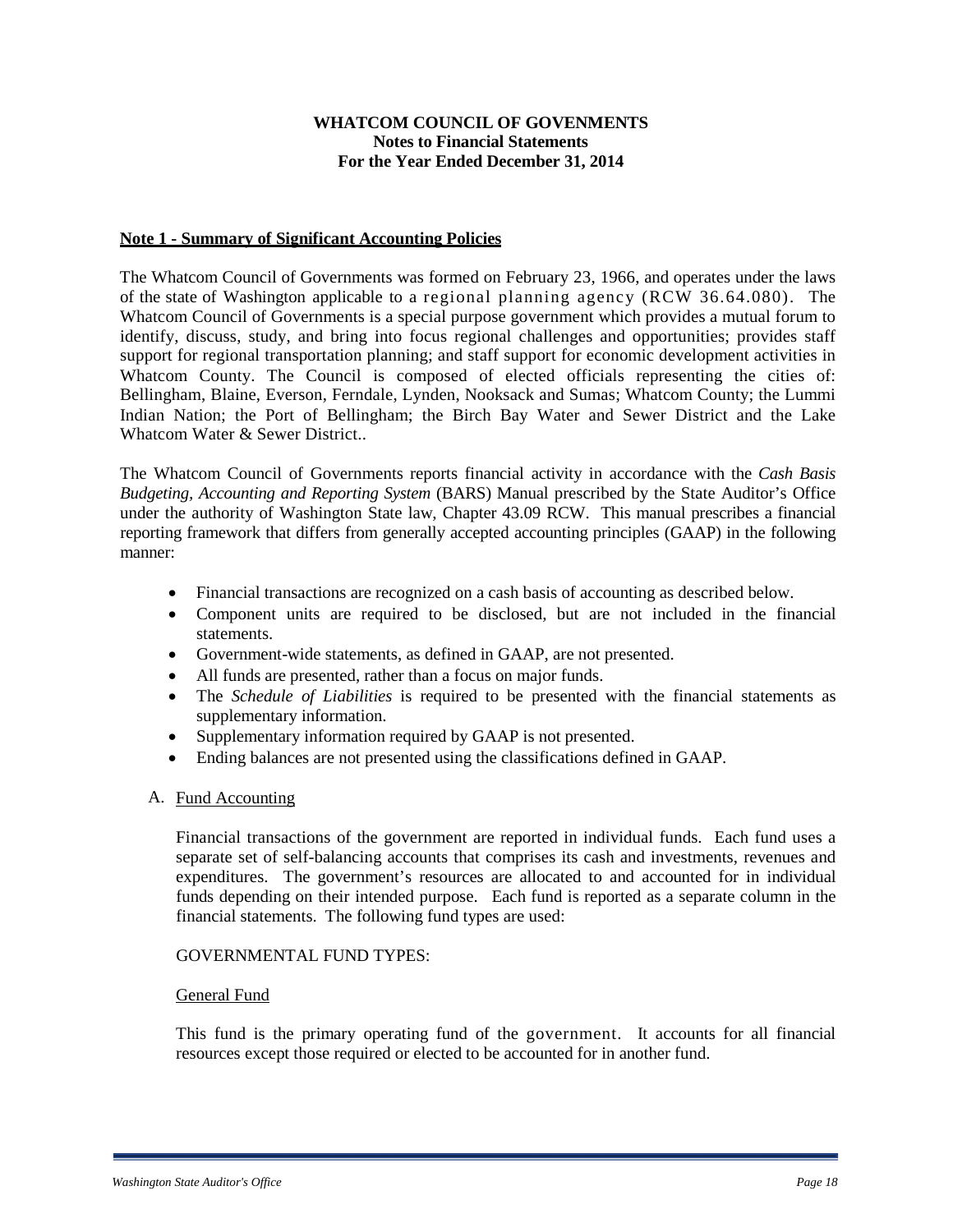#### B. Basis of Accounting and Measurement Focus

Financial statements are prepared using the cash basis of accounting and measurement focus. Revenues are recognized when cash is received and expenditures are recognized when paid.

#### C. Budgets

The Council adopts annual appropriated budgets for the general fund. This budget is appropriated at the fund level. The budget constitutes the legal authority for expenditures at that level. Annual appropriations for these funds lapse at the fiscal year end.

Annual appropriated budgets are adopted on the same basis of accounting as used for financial reporting.

The appropriated and actual expenditures for the legally adopted budget were as follows:

| <b>FUND</b> | <b>FINAL APPROPRIATED</b><br><b>AMOUNT</b> | <b>ACTUAL</b><br><b>EXPENDITURES</b> | VARIANCE  |
|-------------|--------------------------------------------|--------------------------------------|-----------|
| General     | \$2,062,354                                | \$1,941,201                          | \$121,153 |

The Executive Director is authorized to transfer budgeted amounts between object classes; however, any revisions that alter the total expenditures, or that affect the number of authorized employee positions must be approved by the Council's legislative body.

#### D. Cash and Investments

See Note 2, *Deposits and Investments*.

#### E. Capital Assets

Capital assets are assets with an initial individual cost of more than \$5,000 and an estimated useful life in excess of 1 year. Capital assets and inventory are recorded as capital expenditures when purchased.

#### F. Compensated Absences

Vacation leave may be accumulated up to 240 hours and is payable upon separation or retirement.

Sick leave may be accumulated up to 700 hours. Upon separation or retirement employees do not receive payment for unused sick leave.

#### G. Risk Management

The Whatcom Council of Governments is a member of Enduris. Chapter 48.62 RCW provides the exclusive source of local government entity authority to individually or jointly self-insure risks, jointly purchase insurance or reinsurance, and to contract for risk management, claims, and administrative services. Enduris was formed July 10, 1987 pursuant to the provisions of Chapter 48.62 RCW, Chapter 200-100 WAC, and Chapter 39.34 RCW. Two (2) counties and two (2) cities in the State of Washington joined together by signing an Interlocal Governmental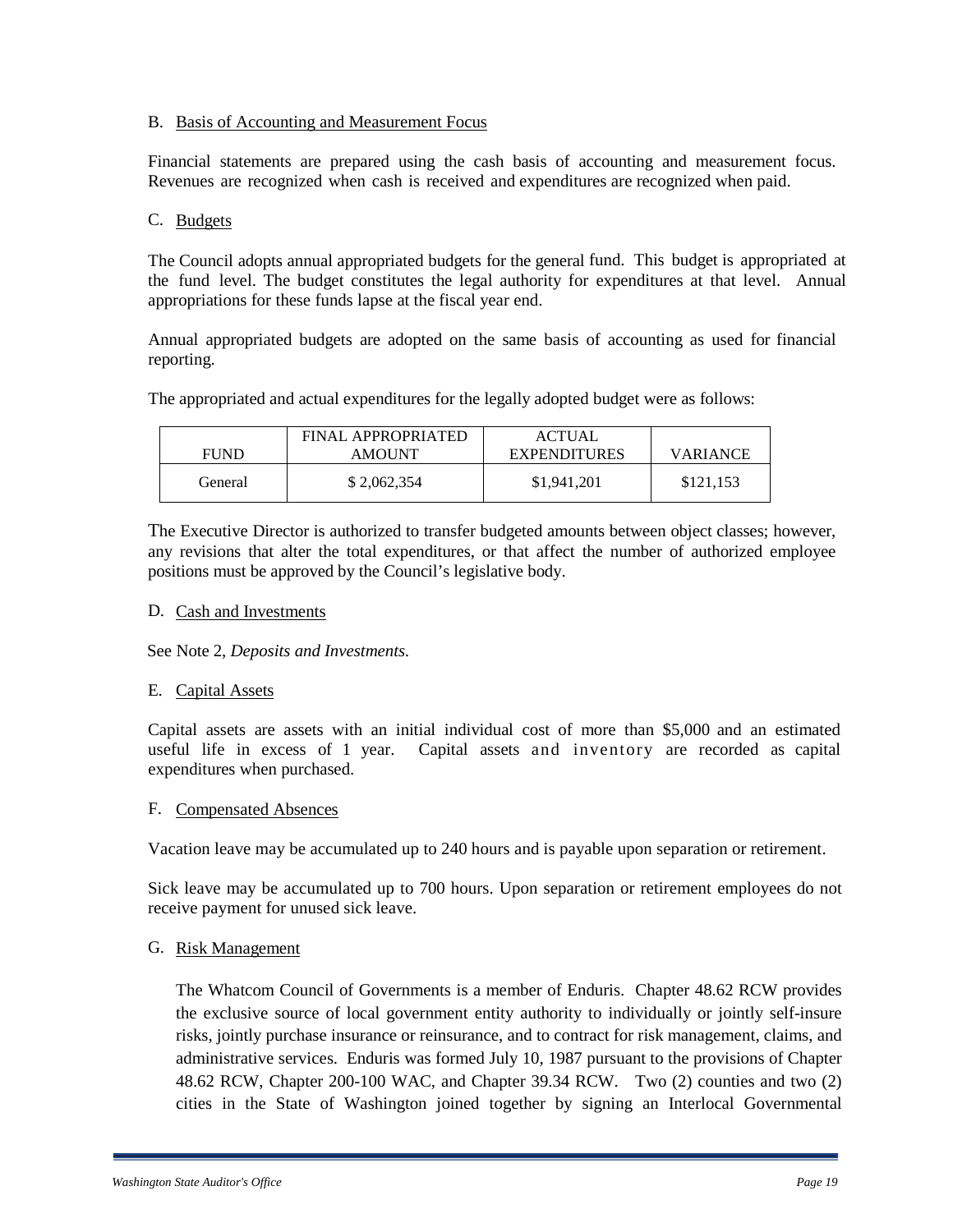Agreement to fund their self-insured losses and jointly purchase insurance and administrative services. As of August 31, 2014, there are 491 Enduris members representing a broad array of special purpose districts throughout the state.

Enduris members share in the self-insured retention, jointly purchase excess and/or reinsurance coverage and provide risk management services and other related administrative services. Enduris provides "per occurrence" based policies for all lines of liability coverage including Public Official's Liability. The Property coverage is written on an "all risk", blanket basis using current Statement of Values. The Property coverage includes but is not limited to mobile equipment, electronic data processing equipment, business interruption, course of construction and additions, property in transit, fine arts, and automobile physical damage to insured vehicles. Boiler and machinery coverage is included on a blanket limit of \$100 million for all members. Enduris offers crime coverage up to a limit of \$1,000,000 per occurrence.

Members make an annual contribution to fund Enduris. Enduris acquires reinsurance from unrelated insurance companies on a "per occurrence" basis:

\$1,000,000 deductible on liability loss - the member is responsible for the first \$1,000 of the deductible amount of each claim, while Enduris is responsible for the remaining \$999,000 on liability loss.

\$250,000 deductible on property loss - the member is responsible for the first \$1,000 of the deductible amount of each claim, while Enduris is responsible for the remaining \$249,000 on property loss.

Enduris is responsible for the \$4,000 deductible on boiler and machinery loss.

Insurance carriers cover all losses over the deductibles as shown on the policy maximum limits. Since Enduris is a cooperative program, there is a joint liability among the participating members.

The contract requires members to continue membership for a period of not less than one (1) year and must give notice 60 days before terminating participation. The Master Agreement (Intergovernmental Contract) is automatically renewed after the initial one (1) full fiscal year commitment. Even after termination, a member is still responsible for contribution to Enduris for any unresolved, unreported and in-process claims for the period they were a signatory to the Master Agreement.

Enduris is fully funded by its member participants. Claims are filed by members with Enduris and are administered in house.

A Board of Directors consisting of seven (7) board members governs Enduris. Its members elect the Board and the positions are filled on a rotating basis. The Board meets quarterly and is responsible for conducting the business affairs of Enduris.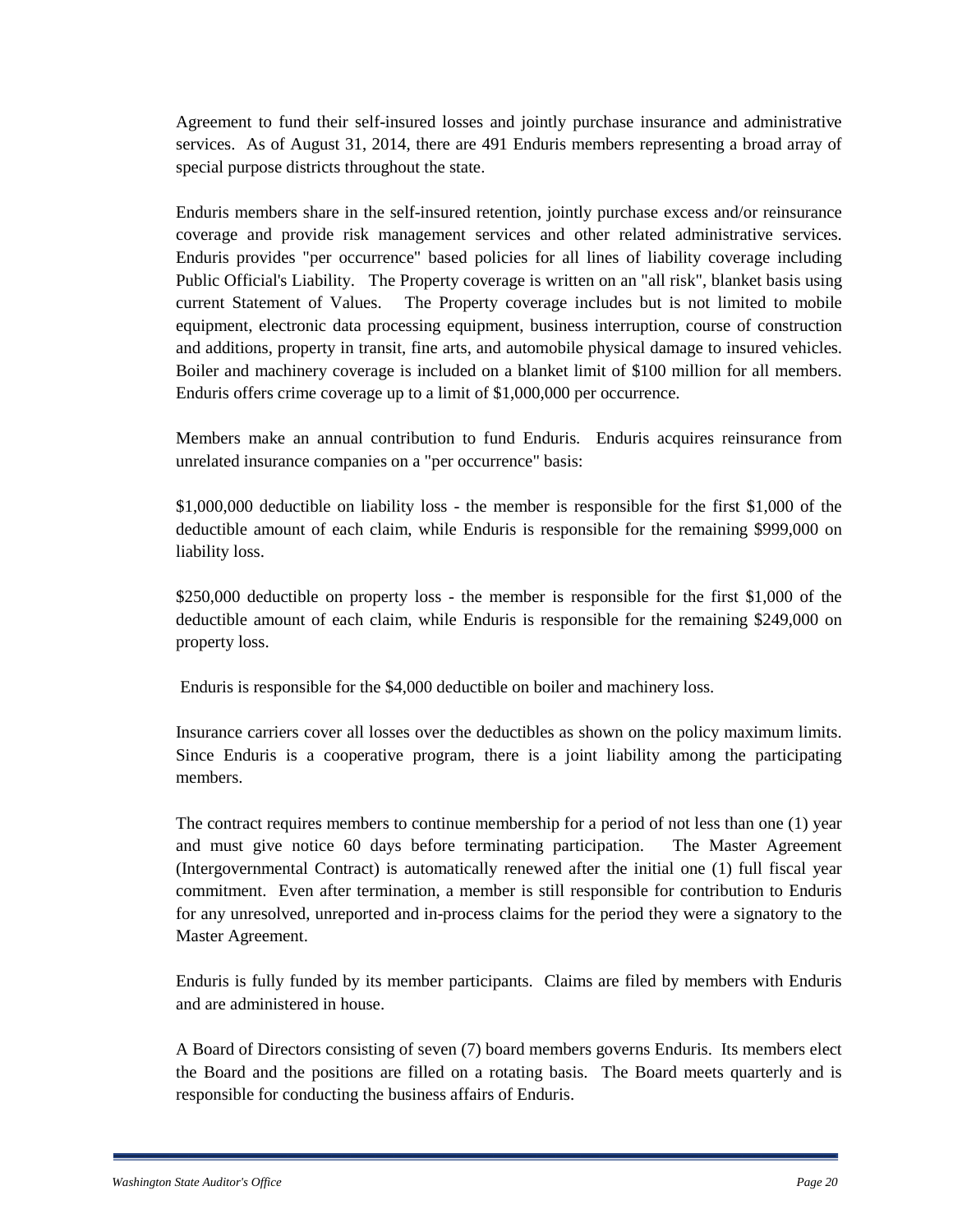#### H. Reserved Portion of Ending Cash and Investments

Beginning and Ending Cash and Investments is reported as reserved when it is subject to restrictions on use imposed by external parties or due to internal commitments established by the Council board. When expenditures that meet restrictions are incurred, the Council intends to use reserved resources first before using unreserved amounts.

|                                                          | 1/1/2014 | 12/31/2014 |
|----------------------------------------------------------|----------|------------|
| Social Security employer refund held for employees until |          |            |
| 2015 & 2016                                              | \$0      | \$43,599   |
| Whatcom Smart Trips - Bicycle Education donations        | 1,665    | 723        |
| Whatcom Smart Trips - City of Bellingham funding         |          | 12,624     |
| Whatcom Smart Trips – Incentives funding                 | 12,182   | 5,151      |
| <b>Total Reserved Fund Balance</b>                       | \$13.847 | \$62.09    |
|                                                          |          |            |

Reservations of Ending Cash and Investments consist of:

#### **Note 2 – Deposits and Investments**

#### Deposits and Investments

It is the Council's policy to invest all temporary cash surpluses. The amount is included in the cash and investments shown on the statements of fund resources and uses arising from cash transactions.

All deposits and certificates of deposit are covered by the Federal Deposit Insurance Corporation and the Washington Public Deposit Protection Commission. All investments are insured, registered or held by the Council or its agent in the government's name.

Investments are reported at fair value. Investments by type at December 31, 2014 are as follows:

| <b>Type of Investment</b>             | Held by Whatcom County as agent |  |
|---------------------------------------|---------------------------------|--|
| <b>Whatcom County Investment Pool</b> | \$181,985                       |  |

#### **Note 3 - Pension Plans**

Substantially all Council's full-time and qualifying part-time employees participate in the Public Employee Retirement System administered by the Washington State Department of Retirement Systems, under cost-sharing multiple-employer public employee defined benefit and defined contribution retirement plans. Actuarial information is on a system-wide basis and is not considered pertinent to the Council's financial statements. Contributions to the systems by both employee and employer are based upon gross wages covered by plan benefits.

Historical trend or other information regarding each plan is presented in the Washington State Department of Retirement Systems annual financial report. A copy of this report may be obtained by writing to:

*\_\_\_\_\_\_\_\_\_\_\_\_\_\_\_\_\_\_\_\_\_\_\_\_\_\_\_\_\_\_\_\_\_\_\_\_\_\_\_\_\_\_\_\_\_\_\_\_\_\_\_\_\_\_\_\_\_\_\_\_\_\_\_\_\_\_\_\_\_\_\_\_\_\_\_\_\_\_\_\_\_\_\_\_\_\_\_\_\_\_\_\_\_\_\_\_\_\_\_\_\_\_\_\_\_\_\_\_\_\_\_\_\_\_\_\_* 

Department of Retirement Systems Communications Unit PO Box 48380 Olympia, WA 98504-8380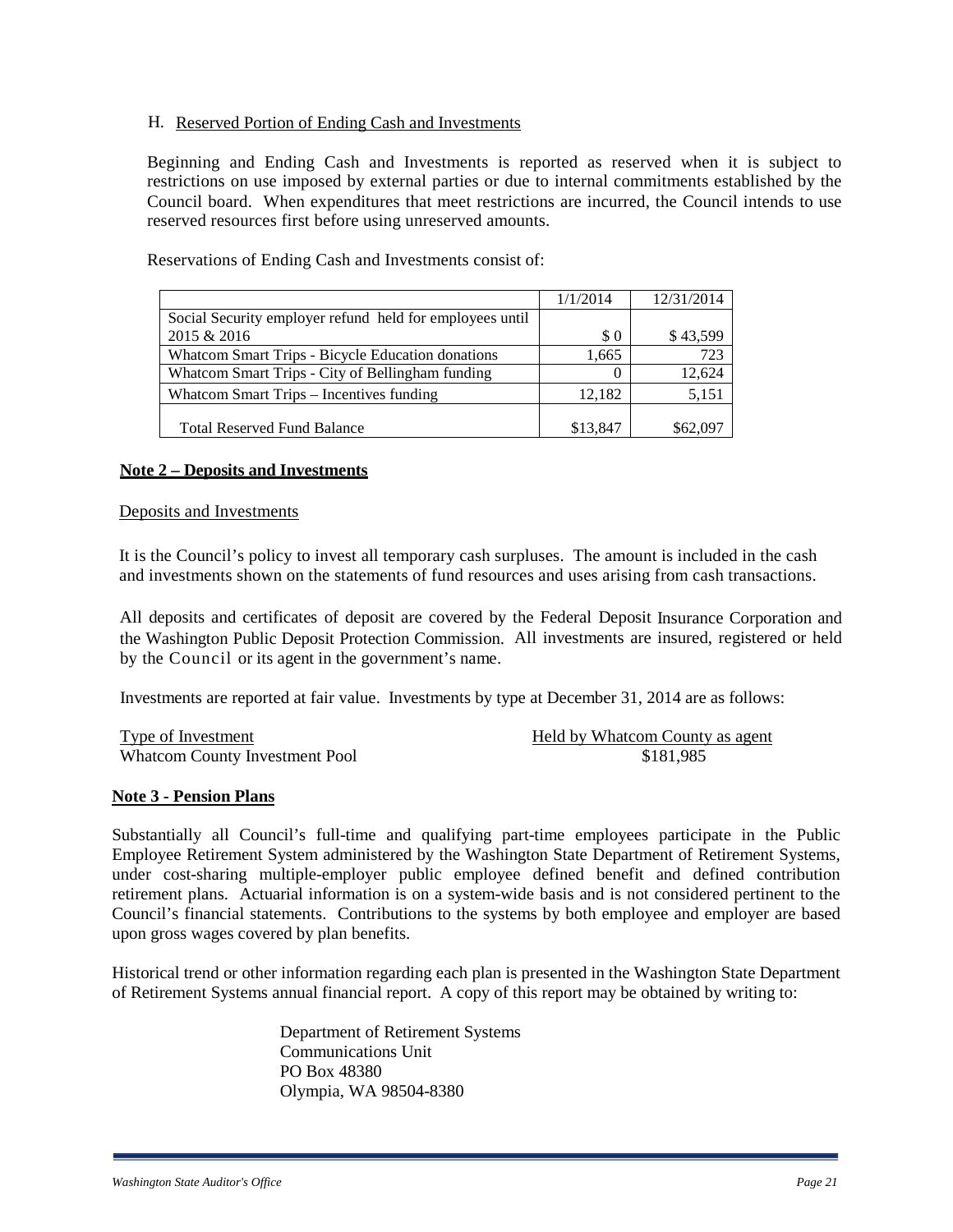#### **Note 4 – Health & Welfare**

The Council is a member of the Association of Washington Cities Employee Benefit Trust Health Care Program (AWC Trust HCP). Chapter 48.62 RCW provides that two or more local government entities may, by Interlocal agreement under Chapter 39.34 RCW, form together or join a pool or organization for the joint purchasing of insurance, and/or joint self-insurance, to the same extent that they may individually purchase insurance, or self-insure.

An agreement to form a pooling arrangement was made pursuant to the provisions of Chapter 39.34 RCW, the Interlocal Cooperation Act. The AWC Trust HCP was formed on January 1, 2014 when participating cities, towns, and non-city entities of the AWC Employee Benefit Trust in the State of Washington joined together by signing an Interlocal Governmental Agreement to jointly self-insure certain health benefit plans and programs for participating employees, their covered dependents and other beneficiaries through a designated account within the Trust.

As of December 31, 2014, 263 cities/towns/non-city entities participate in the AWC Trust HCP.

The AWC Trust HCP allows members to establish a program of joint insurance and provides health and welfare services to all participating members. The AWC Trust HCP pools claims without regard to individual member experience. The pool is actuarially rated each year with the assumption of projected claims run-out for all current members. The AWC Trust HCP includes medical insurance through Regence BlueShield and Asuris Northwest Health, dental insurance through Delta Dental of Washington, and vision insurance through Vision Service Plan. Eligible members are cities and towns within the state of Washington. Non-City Entities (public agency, public corporation, intergovernmental agency, or political subdivision within the state of Washington) are eligible to apply for coverage into the AWC Trust HCP, submitting application to the Board of Trustees for review as required in the Trust Agreement.

Participating employers pay monthly premiums to the AWC Trust HCP. The AWC Trust HCP is responsible for payment of all covered claims. The AWC Trust HCP purchases stop loss insurance for Regence/Asuris plans at an Individual Stop Loss (ISL) of \$1.5 million through Life Map, and Group Health ISL at \$750,000 through Sun Life. The aggregate policy is for 200% of expected medical claims.

Participating employers contract to remain in the AWC HCP for a minimum of three years. Participating employers with over 250 employees must provide written notice of termination of all coverage a minimum of 12 months in advance of the termination date, and participating employers with under 250 employees must provide written notice of termination of all coverage a minimum of 6 months in advance of termination date. When all coverage is being terminated, termination will only occur on December 31. Participating employers terminating a group or line of coverage must notify the HCP a minimum of 60 days prior to termination. A participating employer's termination will not obligate that member to past debts, or further contributions to the HCP. Similarly, the terminating member forfeits all rights and interest to the HCP Account.

The operations of the Health Care Program are managed by the Board of Trustees or its delegates. The Board of Trustees is comprised of four regionally elected officials from Trust member cities or towns, the Employee Benefit Advisory Committee Chair and Vice Chair, and the AWC Board of Directors President and Vice President. The Trustees or its appointed delegates review and analyze Health Care Program related matters and make operational decisions regarding premium contributions, reserves, plan options and benefits in compliance with Chapter 48.62 RCW. The Board of Trustees has decision authority consistent with the Trust Agreement, Health Care Program policies, Chapter 48.62 RCW and Chapter 200-110-WAC.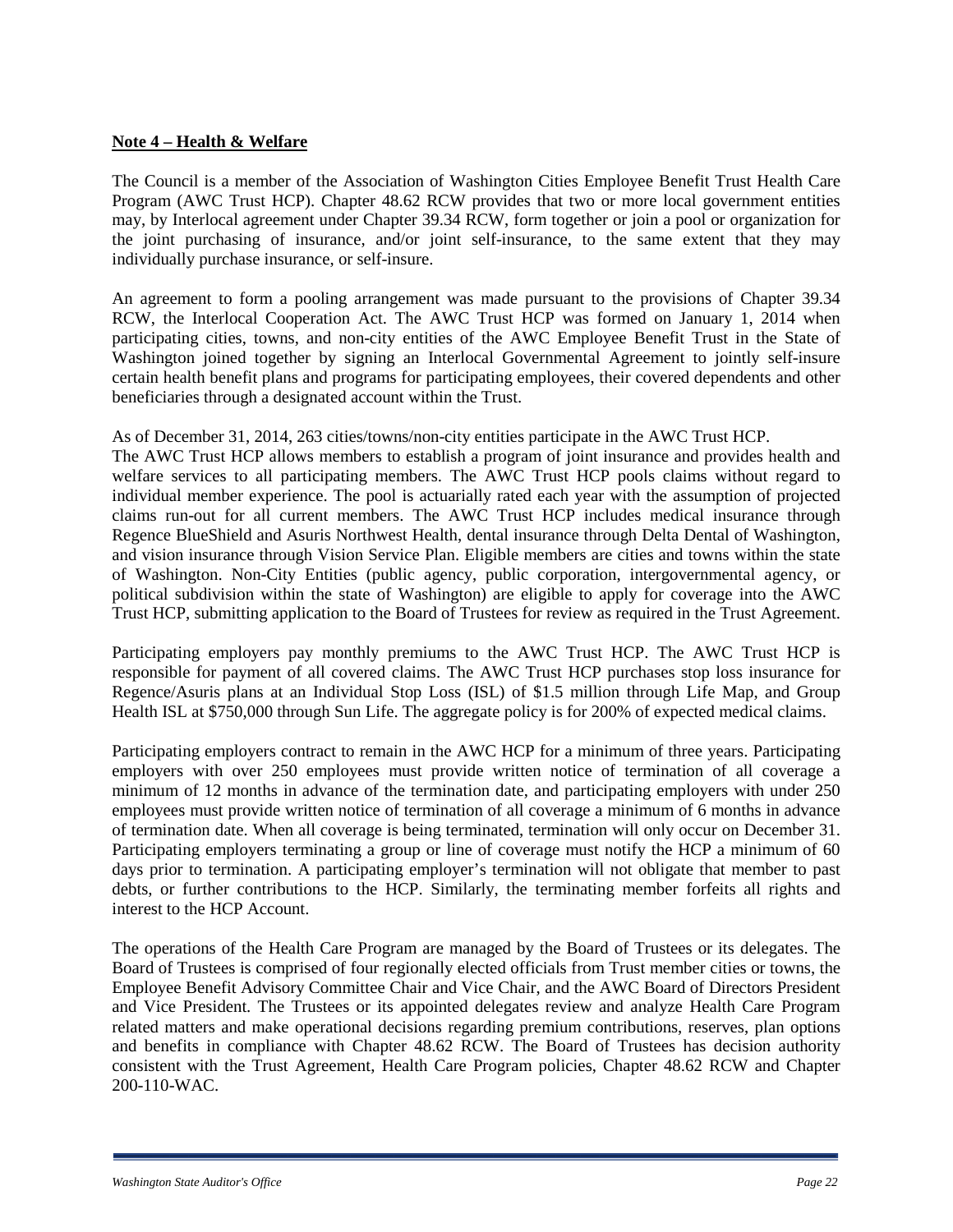The accounting records of the Trust HCP are maintained in accordance with methods prescribed by the State Auditor's office under the authority of Chapter 43.09 RCW. The Trust HCP also follows applicable accounting standards established by the Governmental Accounting Standards Board ("GASB"). Year-end financial reporting is done on an accrual basis and submitted to the Office of the State Auditor as required by Chapter 200-110 WAC. The audit report for the AWC Trust HCP is available from the Washington State Auditor's office.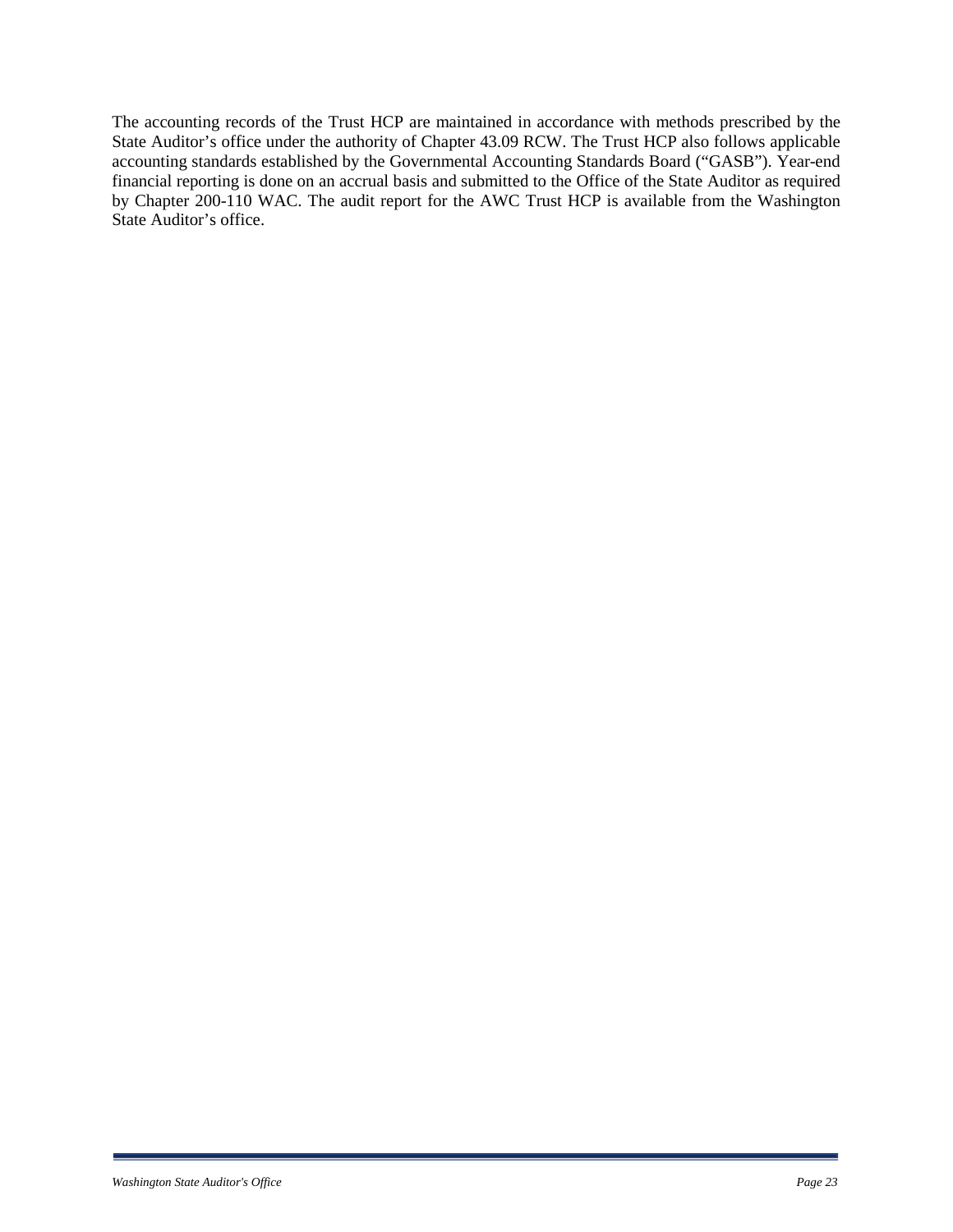4

|                            |                        |                           | Beginning      |           |                   |                |
|----------------------------|------------------------|---------------------------|----------------|-----------|-------------------|----------------|
| ID. No.                    | <b>Description</b>     | Due Date                  | <b>Balance</b> | Additions | <b>Reductions</b> | Ending Balance |
| <b>General Obligations</b> |                        |                           |                |           |                   |                |
| 259.11                     | Accrued Vacation Leave |                           | 45,107         |           | 6,050             | 39,057         |
|                            |                        | otal General Obligations: | 45,107         |           | 6,050             | 39,057         |
|                            |                        | <b>Total Liabilities:</b> | 45,107         |           | 6,050             | 39,057         |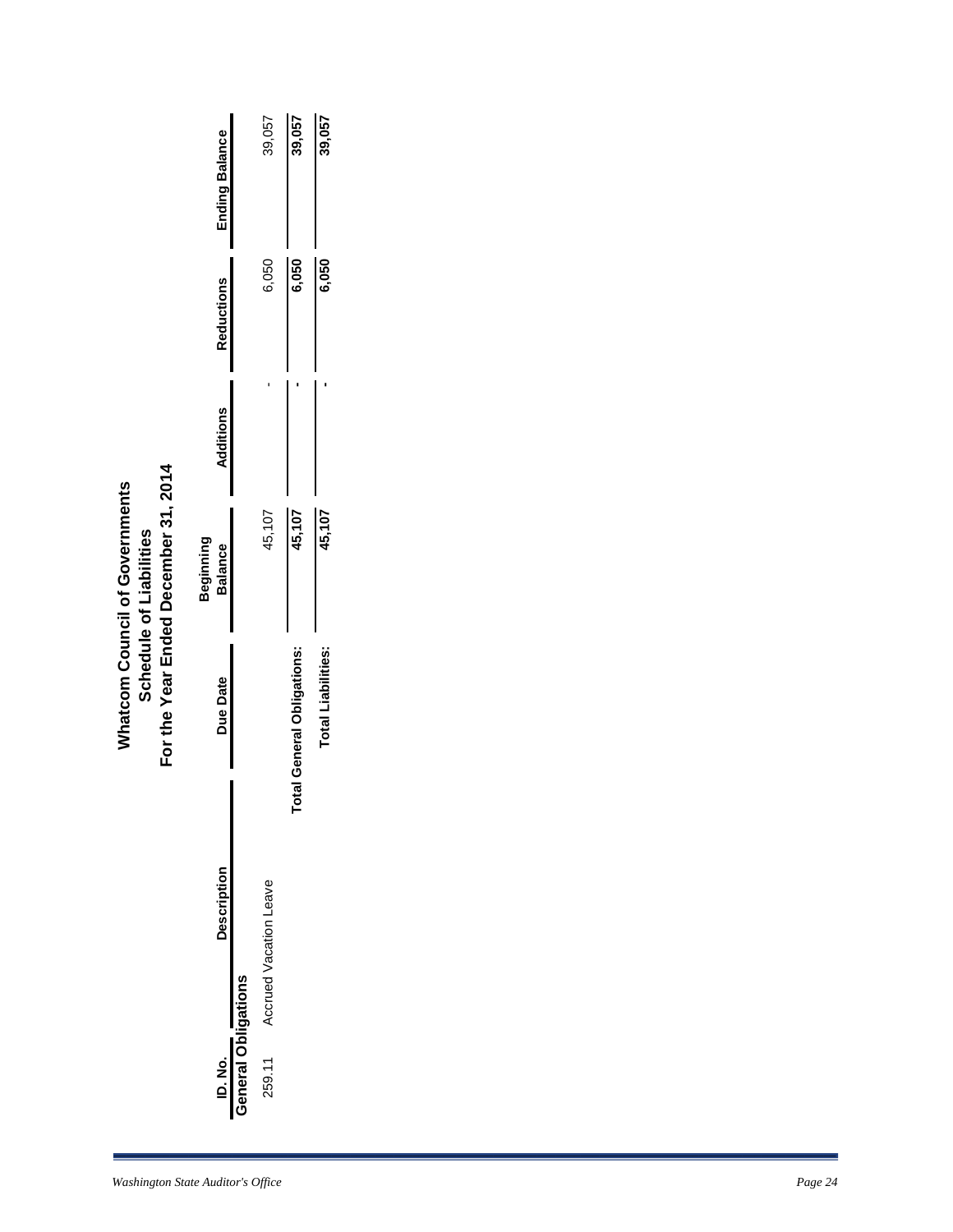|                                                                                                                        |                                      |               |                          |            | Expenditures       |              |                              |
|------------------------------------------------------------------------------------------------------------------------|--------------------------------------|---------------|--------------------------|------------|--------------------|--------------|------------------------------|
|                                                                                                                        |                                      |               |                          | From Pass- |                    |              |                              |
| Federal Agency                                                                                                         |                                      | CFDA          | Other Award              | Through    | <b>From Direct</b> |              |                              |
| <b>Highway Planning and Construction Cluster</b><br>(Pass-Through Agency)                                              | Federal Program                      | <b>Number</b> | Number                   | Awards     | Awards             | <b>Total</b> | Note                         |
| Transportation (via Skagit Council<br>Federal Highway Administration<br>(fhwa), Department Of<br>of Governments)       | Highway Planning and<br>Construction | 20.205        | Intelocal 09-20-<br>2006 | 8,241      |                    | 8,241        | 2, 3, 4                      |
| Transportation (via Department of<br>Federal Highway Administration<br>(fhwa), Department Of<br>Transportation)        | Highway Planning and<br>Construction | 20.205        | LA-7786                  | 172,097    |                    | 172,097      | $\overline{4}$<br>Ю<br>2, 3, |
| Transportation (via Department of<br>Federal Highway Administration<br>(fhwa), Department Of<br>Transportation)        | Highway Planning and<br>Construction | 20.205        | LA-7240                  | 168,459    |                    | 168,459      | 2, 3, 4                      |
| <b>Transportation (via Department of</b><br>Federal Highway Administration<br>(fhwa), Department Of<br>Transportation) | Highway Planning and<br>Construction | 20.205        | GCB-1776                 | 229,966    |                    | 229,966      | 2, 3, 4                      |
| Transportation (via Department of<br>Federal Highway Administration<br>(fhwa), Department Of<br>Transportation)        | Highway Planning and<br>Construction | 20.205        | GCA-6517                 | 153,470    |                    | 153,470      | 2, 3, 4                      |
| Transportation (via Department of<br>Federal Highway Administration<br>(fhwa), Department Of<br>Transportation)        | Highway Planning and<br>Construction | 20.205        | GCA-6521                 | 8,257      |                    | 8,257        | 2, 3, 4                      |
| Transportation (via Department of<br>Federal Highway Administration<br>(fhwa), Department Of<br>Transportation)        | Highway Planning and<br>Construction | 20.205        | GCB-1542                 | 126,837    |                    | 126,837      | 2, 3, 4                      |

*\_\_\_\_\_\_\_\_\_\_\_\_\_\_\_\_\_\_\_\_\_\_\_\_\_\_\_\_\_\_\_\_\_\_\_\_\_\_\_\_\_\_\_\_\_\_\_\_\_\_\_\_\_\_\_\_\_\_\_\_\_\_\_\_\_\_\_\_\_\_\_\_\_\_\_\_\_\_\_\_\_\_\_\_\_\_\_\_\_\_\_\_\_\_\_\_\_\_\_\_\_\_\_\_\_\_\_\_\_\_\_\_\_\_\_\_* 

Whatcom Council of Governments<br>Schedule of Expenditures of Federal Awards **Schedule of Expenditures of Federal Awards** For the Year Ended December 31, 2014 **For the Year Ended December 31, 2014 Whatcom Council of Governments**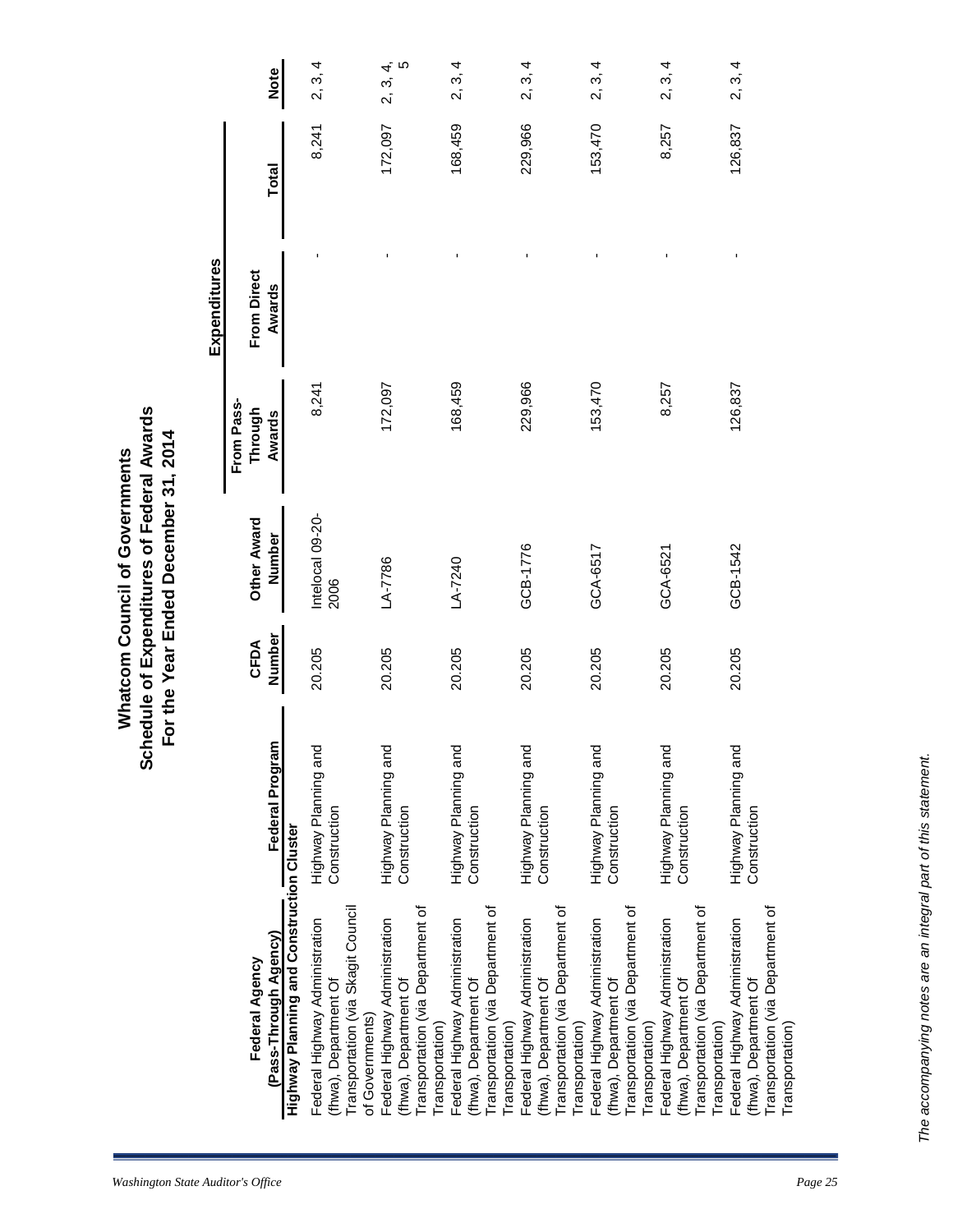|                                                                                                                                    |                                                                                                     |        |                                          |           | Expenditures       |           |             |
|------------------------------------------------------------------------------------------------------------------------------------|-----------------------------------------------------------------------------------------------------|--------|------------------------------------------|-----------|--------------------|-----------|-------------|
|                                                                                                                                    |                                                                                                     |        |                                          | From Pass |                    |           |             |
| Federal Agency                                                                                                                     |                                                                                                     | CFDA   | Other Award                              | Through   | <b>From Direct</b> |           |             |
| (Pass-Through Agency)                                                                                                              | ξ<br>Federal Progra                                                                                 | Number | Number                                   | Awards    | Awards             | Total     | <b>Note</b> |
| Transportation (via Department of<br>Federal Highway Administration<br>(fhwa), Department Of<br>Transportation)                    | Highway Planning and<br>Construction                                                                | 20.205 | LA-7758                                  | 74,989    |                    | 74,989    | 2, 3, 4     |
| Transportation (via Department of<br>Federal Highway Administration<br>(fhwa), Department Of<br>Transportation)                    | ΣÓ<br>Highway Planning ar<br>Construction                                                           | 20.205 | LA-8064                                  | 26,521    |                    | 26,521    | 2, 3, 4, 5  |
| Transportation (via Department of<br>Federal Highway Administration<br>(fhwa), Department Of<br>Transportation)                    | p<br>Highway Planning ar<br>Construction                                                            | 20.205 | LA-8470                                  | 24,953    |                    | 24,953    | 2, 3, 4     |
|                                                                                                                                    | Total Highway Planning and Construction Cluster:                                                    |        |                                          | 993,790   |                    | 993,790   |             |
| Other Programs                                                                                                                     |                                                                                                     |        |                                          |           |                    |           |             |
| Transportation (via Department of<br>Federal Transit Administration<br>(fta), Department Of<br>Transportation)                     | Planning and State and Non-<br>Metropolitan Transportation<br>Metropolitan Planning and<br>Research | 20.505 | GCB-1776                                 | 53,059    |                    | 53,059    | 2, 3, 4     |
| Transit Services Programs Cluster<br>Department Of Transportation<br>Office Of The Secretary (ost)<br>Administration Secretariate, | Transportation Planning,<br>Research and Education                                                  | 20.931 | DTOS5910G00<br>106                       |           | 130,203            | 130,203   | 2, 3, 4     |
| Transportation (via Department of<br>Federal Transit Administration<br>(fta), Department Of<br>Transportation)                     | New Freedom Program                                                                                 | 20.521 | GCB-1753                                 | 34,294    |                    | 34,294    | 2, 3, 4     |
|                                                                                                                                    |                                                                                                     |        | Total Transit Services Programs Cluster: | 34,294    |                    | 34,294    |             |
|                                                                                                                                    |                                                                                                     |        | Total Federal Awards Expended:           | 1,081,143 | 130,203            | 1,211,346 |             |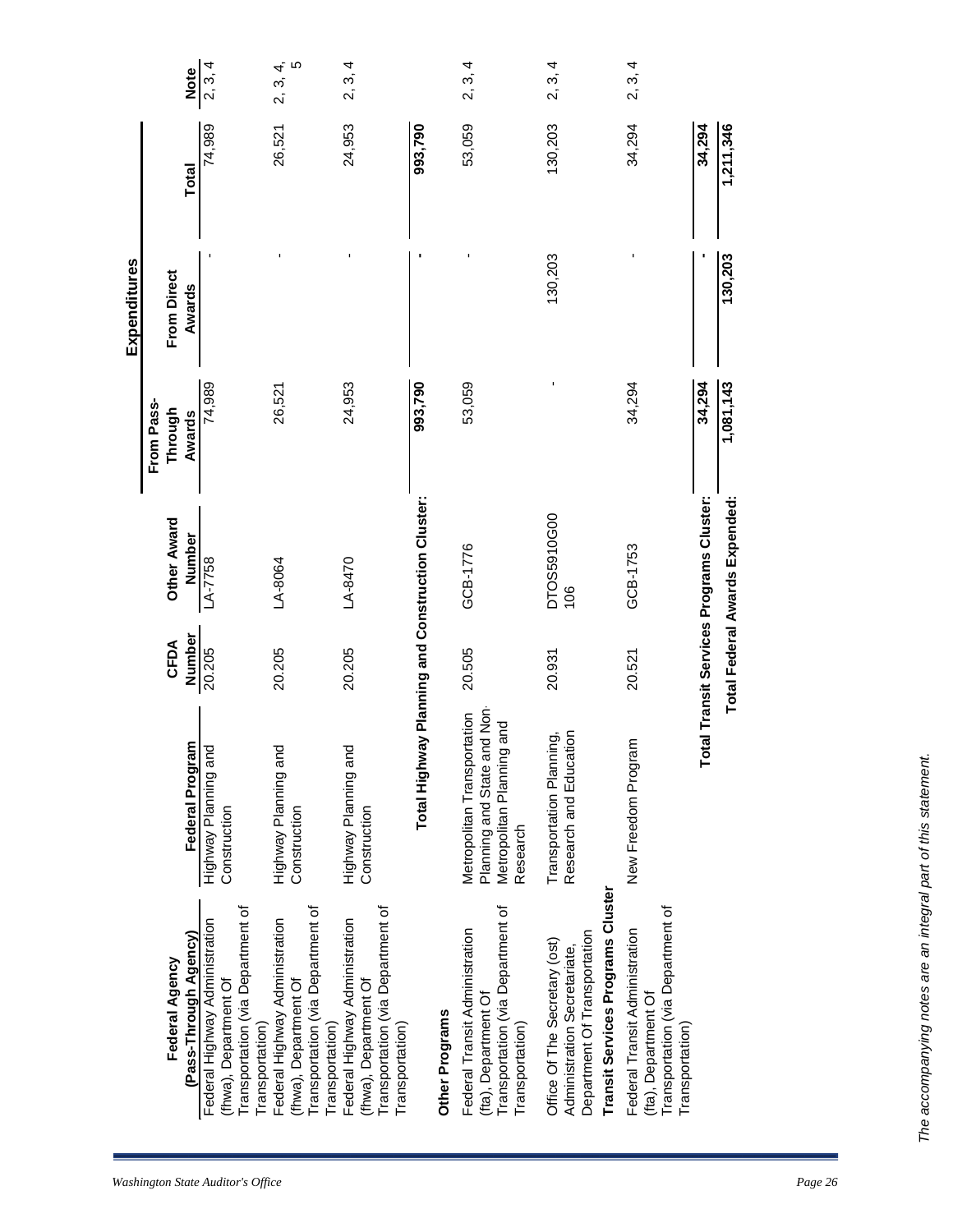#### **WHATCOM COUNCIL OF GOVERNMENTS**

#### **NOTES TO THE SCHEDULE OF EXPENDITURES OF FEDERAL AWARDS For the Year Ended December 31, 2014**

#### NOTE 1 - BASIS OF ACCOUNTING

This schedule is prepared on the same basis of accounting as the Council's financial statements. The Whatcom Council of Governments uses single-entry, cash basis accounting which is a departure from generally accepted accounting principles (GAAP).

#### NOTE 2 - PROGRAM COSTS

The amounts shown as current year expenditures represent only the federal grant portion of the program costs. Entire program costs, including the Council's portion, are more than shown.

#### NOTE 3 - INDIRECT COST RATE

The amount expended includes \$417,081 claimed as an indirect cost recovery using an approved indirect cost rate of 130.78 percent.

#### NOTE 4 – FRINGE BENEFIT RATE

The amount expended includes \$210,868 claimed as a fringe benefit cost recovery using an approved fringe benefit cost rate of 65.76 percent.

#### NOTE 5 - AMOUNTS AWARDED TO SUBRECIPIENTS

Included in the total amount expended for this program is \$ 28,672 that was passed through to a subrecipient that administered its own project.